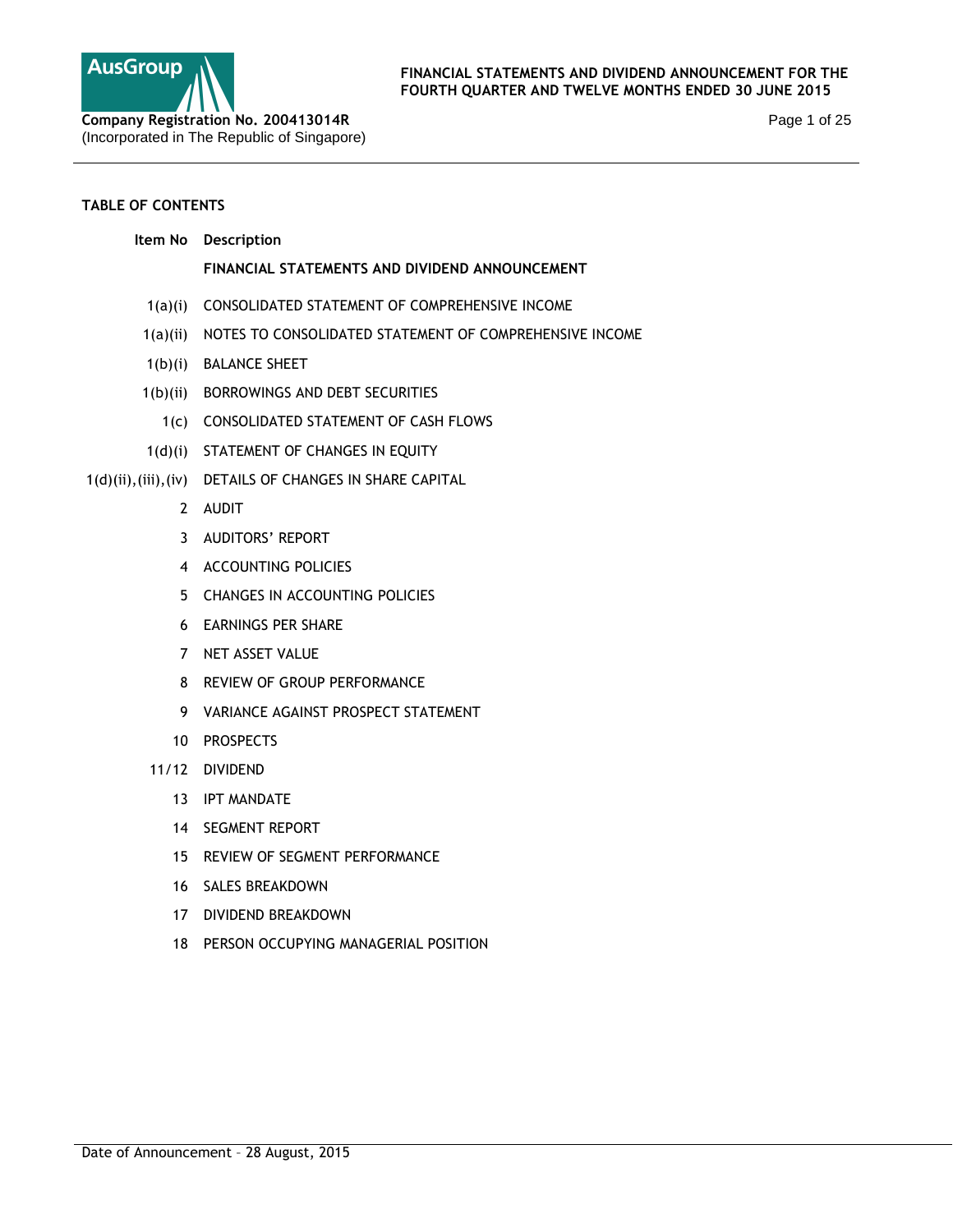

## PART I INFORMATION REQUIRED FOR ANNOUNCEMENTS OF QUARTERLY (Q1, Q2, Q3 & Q4), HALF-YEAR AND **FULL YEAR RESULTS**

**1(a) An income statement (for the group) together with a comparative statement for the corresponding period of the immediately preceding financial year** 

# **(i) CONSOLIDATED STATEMENT OF COMPREHENSIVE INCOME**

*(Amounts expressed in thousands of Australian Dollars ("AU\$") currency)*  **These statements have not been audited.** 

|                                                                                          | <b>GROUP</b> |           | $+/(-)$ | <b>GROUP</b> |            | $+/(-)$ |
|------------------------------------------------------------------------------------------|--------------|-----------|---------|--------------|------------|---------|
|                                                                                          | 4Q 2015      | 4Q 2014   | $\%$    | FY 2015      | FY 2014    | %       |
|                                                                                          | AU\$'000     | AU\$'000  |         | AU\$'000     | AU\$'000   |         |
| Revenue                                                                                  | 90,602       | 84,149    | 7.7     | 427,412      | 302,447    | 41.3    |
| Cost of sales                                                                            | (69, 798)    | (74, 826) | (6.7)   | (368,060)    | (297, 503) | 23.7    |
| Gross profit                                                                             | 20,804       | 9,323     | 123.1   | 59,352       | 4,944      | N.M.    |
| Gross margin                                                                             | 23.0%        | 11.1%     |         | 13.9%        | 1.6%       |         |
| Other operating income                                                                   | 1,017        | 7,255     | (86.0)  | 3,700        | 21,357     | (82.7)  |
| Other operating costs                                                                    | (8, 288)     | (5,009)   | 65.5    | (22, 533)    | (17, 954)  | 25.5    |
| Administrative expenses                                                                  | (4, 591)     | (7,008)   | (34.5)  | (19, 852)    | (25, 995)  | (23.6)  |
| Marketing and distribution expenses                                                      | (489)        | (242)     | 102.1   | (1, 916)     | (2, 162)   | (11.4)  |
| Impairment of goodwill                                                                   | (3, 520)     |           | N.M.    | (3, 520)     |            | N.M.    |
| Profit/(loss) from operations                                                            | 4,933        | 4,319     | 14.2    | 15,231       | (19, 810)  | (176.9) |
| Finance costs                                                                            | (3, 498)     | (556)     | 529.1   | (7, 476)     | (3, 442)   | 117.2   |
| Profit/(loss) before income tax                                                          | 1,435        | 3,763     | (61.9)  | 7,755        | (23, 252)  | (133.4) |
| Income tax (expense)/benefit                                                             | (1, 174)     | (1, 518)  | (22.7)  | (1, 545)     | 11,381     | (113.6) |
| Net profit/(loss) for the period / year attributable<br>to equity holders of the company | 261          | 2,245     | (88.4)  | 6,210        | (11, 871)  | (152.3) |
| Net profit/(loss) %                                                                      | 0.3%         | 2.7%      |         | 1.5%         | $-3.9%$    |         |
| Profit/(loss) attributable to:                                                           |              |           |         |              |            |         |
| Owners of the Company                                                                    | 266          | 2,245     |         | 6,174        | (11, 871)  |         |
| Non-controlling interest                                                                 | (5)          |           |         | 36           |            |         |
|                                                                                          | 261          | 2,245     |         | 6,210        | (11, 871)  |         |
| Earnings/(loss) per ordinary share (cents)                                               |              |           |         |              |            |         |
| - basic                                                                                  | 0.0          | 0.4       |         | 0.9          | (2.3)      |         |
| - diluted                                                                                | 0.0          | 0.4       |         | 0.9          | (2.3)      |         |
| N.M. - not meaningful                                                                    |              |           |         |              |            |         |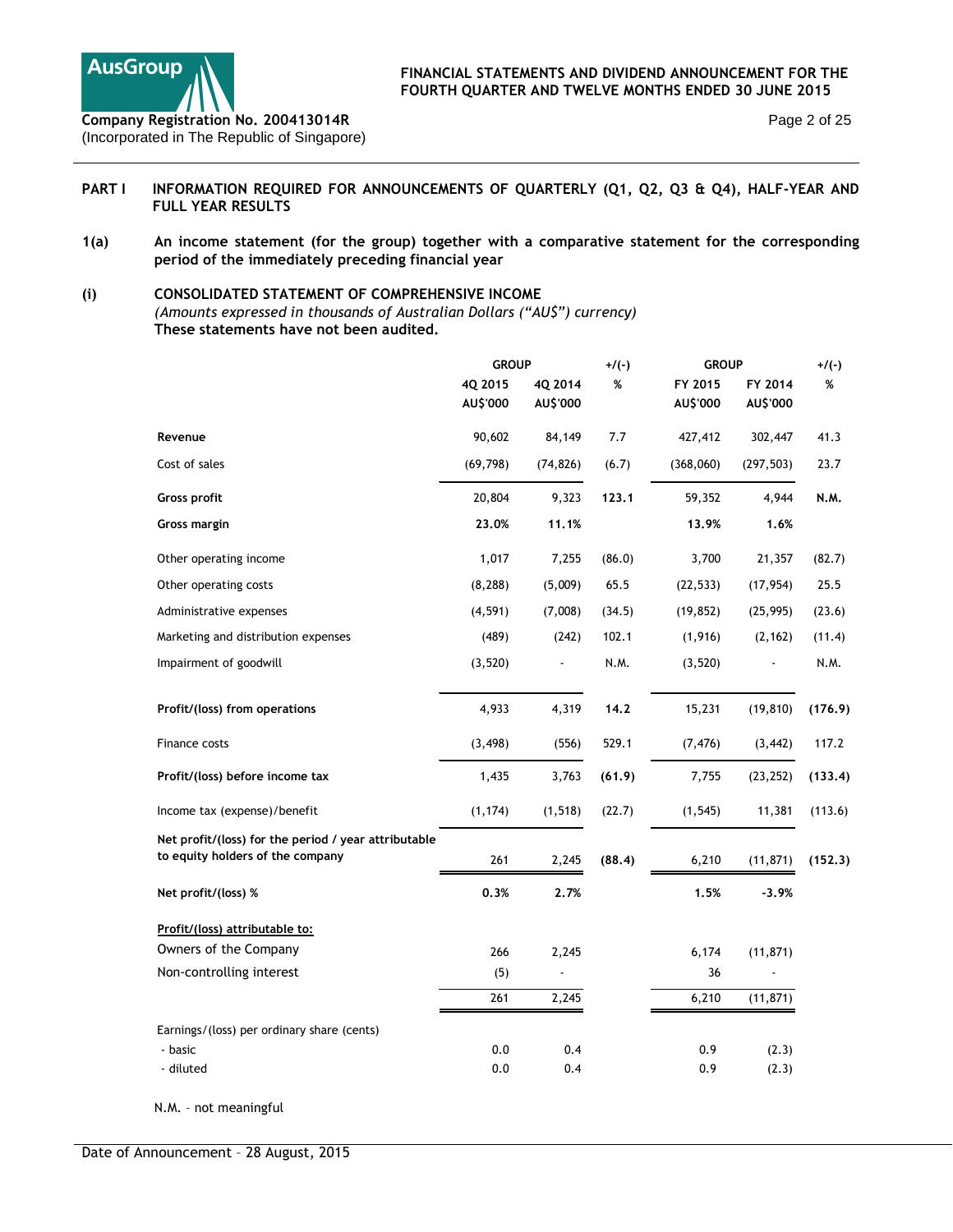

Page 3 of 25

# **(i) CONSOLIDATED STATEMENT OF COMPREHENSIVE INCOME (CONTINUED)**

#### **CONSOLIDATED STATEMENT OF COMPREHENSIVE INCOME**

|                                                                  | <b>GROUP</b> |          | <b>GROUP</b> |           |
|------------------------------------------------------------------|--------------|----------|--------------|-----------|
|                                                                  | 4Q 2015      | 40 2014  | FY 2015      | FY 2014   |
|                                                                  | AU\$'000     | AU\$'000 | AU\$'000     | AU\$'000  |
| Profit/(loss) for the period/ year                               | 261          | 2,245    | 6,210        | (11, 871) |
| Items that may be reclassified subsequently to profit or loss:   |              |          |              |           |
| Currency translation differences arising from consolidation      | 5,846        | (494)    | 10,487       | (324)     |
| Other comprehensive income/(expense) for the period/year         | 5,846        | (494)    | 10,487       | (324)     |
| Total comprehensive income/(loss) attributable to equity holders |              |          |              |           |
| of the company                                                   | 6,107        | 1,751    | 16,697       | (12, 195) |
| Total comprehensive income/(loss) attributable to:               |              |          |              |           |
| Owners of the Company                                            | 6,163        | 1,751    | 16,704       | (12, 195) |
| Non-controlling interest                                         | (56)         |          | (7)          |           |
|                                                                  | 6,107        | 1,751    | 16,697       | (12, 195) |

# **(ii) NOTES TO CONSOLIDATED STATEMENT OF COMPREHENSIVE INCOME**

### **A. PROFIT/(LOSS) FROM OPERATIONS**

# **The following items have been included in determining the profit/(loss) from operations:**

|                                                 | <b>GROUP</b> |          | <b>GROUP</b> |          |  |
|-------------------------------------------------|--------------|----------|--------------|----------|--|
|                                                 | 4Q 2015      | 4Q 2014  | FY 2015      | FY 2014  |  |
|                                                 | AU\$'000     | AU\$'000 | AU\$'000     | AU\$'000 |  |
| Other operating income                          |              |          |              |          |  |
| Interest income                                 | 207          | 134      | 877          | 742      |  |
| Profit on sale of property, plant and equipment | 520          | 618      | 1,574        | 4,202    |  |
| Profit on sale of asset held for sale           |              | 5,770    | ٠            | 14,760   |  |
| Other income                                    | 111          | 949      | 675          | 2,241    |  |
| Foreign exchange gain / (loss)                  | 179          | (216)    | 574          | (588)    |  |
| Total other operating income                    | 1,017        | 7,255    | 3,700        | 21,357   |  |
| <b>Depreciation and Amortisation</b>            |              |          |              |          |  |
| Depreciation of property, plant & equipment     |              |          |              |          |  |
| - included in cost of sales                     | 2,373        | 1,517    | 8,640        | 9,024    |  |
| - included in administrative expenses           | 430          | 825      | 1,108        | 1,582    |  |
| Amortisation of intangible assets               |              |          |              |          |  |
| - included in cost of sales                     | 35           | 80       | 491          | 485      |  |
| - included in administrative expenses           | 75           | 782      | 1,792        | 3,190    |  |
|                                                 | 2,913        | 3,204    | 12,031       | 14,281   |  |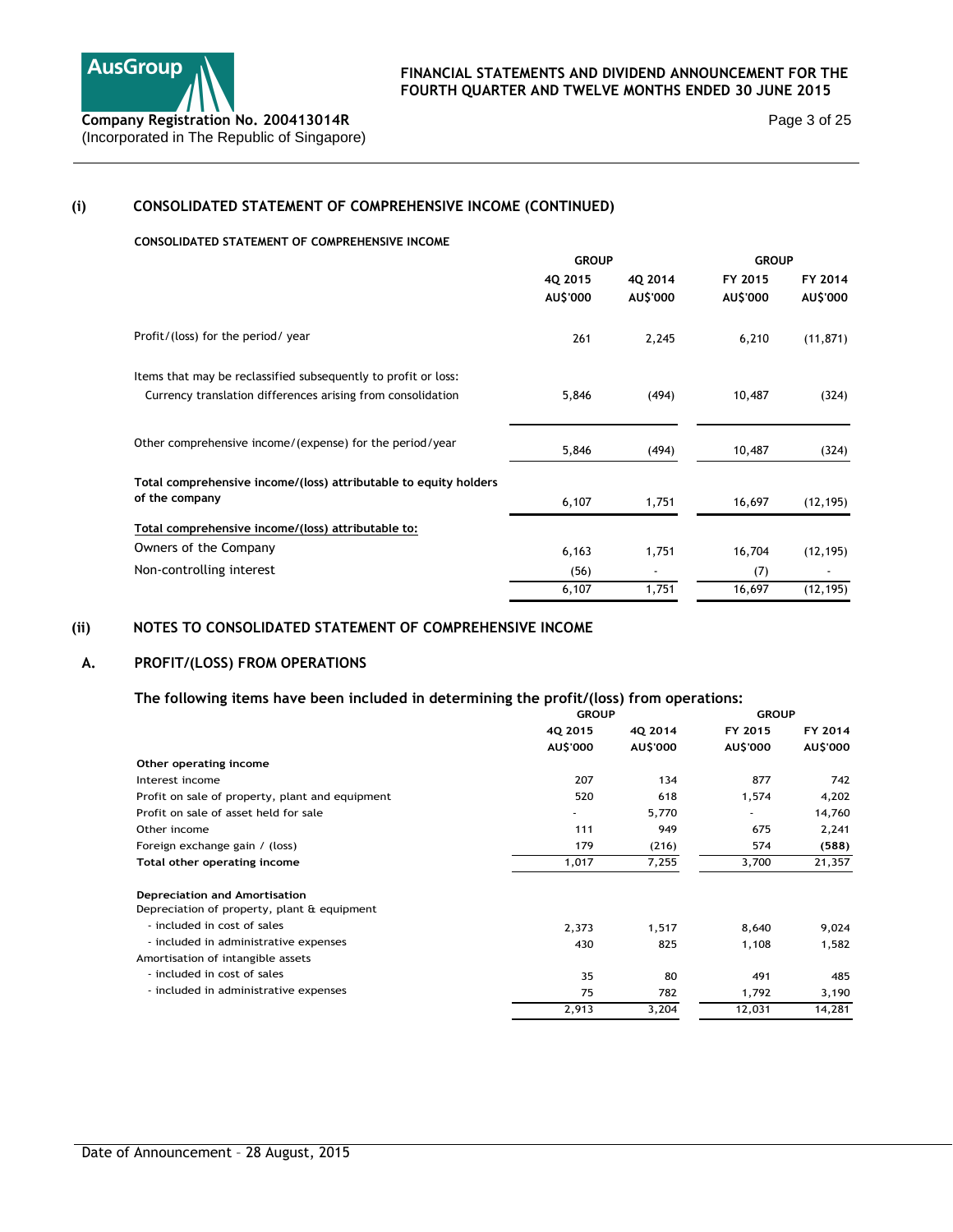

**GROUP GROUP**

Page 4 of 25

# **A. PROFIT/(LOSS) FROM OPERATIONS (continued)**

|                                                             | 40 2015<br>AU\$'000      | 40 2014<br>AU\$'000      | FY 2015<br>AU\$'000 | FY 2014<br>AU\$'000 |
|-------------------------------------------------------------|--------------------------|--------------------------|---------------------|---------------------|
| Employee share and share option scheme (expense reversal) / |                          |                          |                     |                     |
| expense                                                     | 2,011                    | (221)                    | 2,228               | (166)               |
| <b>ASX listing expenses</b>                                 | $\overline{\phantom{a}}$ | $\overline{\phantom{a}}$ |                     | 1,925               |
| (Recovery) / Impairment of trade receivables                |                          | (40)                     | 328                 | (16)                |
| Restructuring cost                                          | 892                      | $\overline{\phantom{a}}$ | 2,029               |                     |
| Research and development tax credits                        | (21, 834)                |                          | (33,797)            |                     |

# **B. FINANCE COSTS**

|                                  | <b>GROUP</b>             |                 | <b>GROUP</b> |                |
|----------------------------------|--------------------------|-----------------|--------------|----------------|
|                                  | 4Q 2015                  | 40 2014         | FY 2015      | FY 2014        |
|                                  | AU\$'000                 | <b>AU\$'000</b> | AU\$'000     | AU\$'000       |
| Loans                            | 3,430                    | 458             | 7,300        | 2,763          |
| Bank guarantee fees              | 62                       | 50              | 148          | 463            |
| Finance leases and hire purchase | 3                        | 16              | 12           | 88             |
| Hedging costs                    | $\overline{\phantom{a}}$ | ٠               | $\sim$       | $\overline{2}$ |
| Unwinding of earn out payable    | 3                        | 32              | 16           | 126            |
| <b>Total finance costs</b>       | 3,498                    | 556             | 7.476        | 3,442          |

# **C. INCOME TAX EXPENSE**

|                                                                     | <b>GROUP</b> |          | <b>GROUP</b> |           |  |
|---------------------------------------------------------------------|--------------|----------|--------------|-----------|--|
|                                                                     | 4Q 2015      | 4Q 2014  | FY 2015      | FY 2014   |  |
|                                                                     | AU\$'000     | AU\$'000 | AU\$'000     | AU\$'000  |  |
| Profit/(loss) before income tax                                     | 1,435        | 3,763    | 7,755        | (23, 252) |  |
| Prima facie taxation calculated at applicable rate on profit/(loss) |              |          |              |           |  |
| before income tax                                                   | (202)        | (456)    | (2,046)      | 8,912     |  |
| Tax effect of non-assessable/non-deductible items                   | 9,900        | 1,787    | 7,784        | 2,469     |  |
| Tax credits                                                         | 5,115        | (2, 850) | 8,704        |           |  |
| Over / (under) provision of :                                       |              |          |              |           |  |
| - current tax in prior periods / years                              | (5,613)      | ٠        | (5,613)      |           |  |
| - deferred tax in prior periods / years                             | (10, 374)    | ٠        | (10, 374)    |           |  |
| Total income tax (expense)/benefit                                  | (1, 174)     | (1, 519) | (1, 545)     | 11,381    |  |
| Income tax expense percentage (%)                                   | 81.8%        | 40.4%    | 19.9%        | $-48.9%$  |  |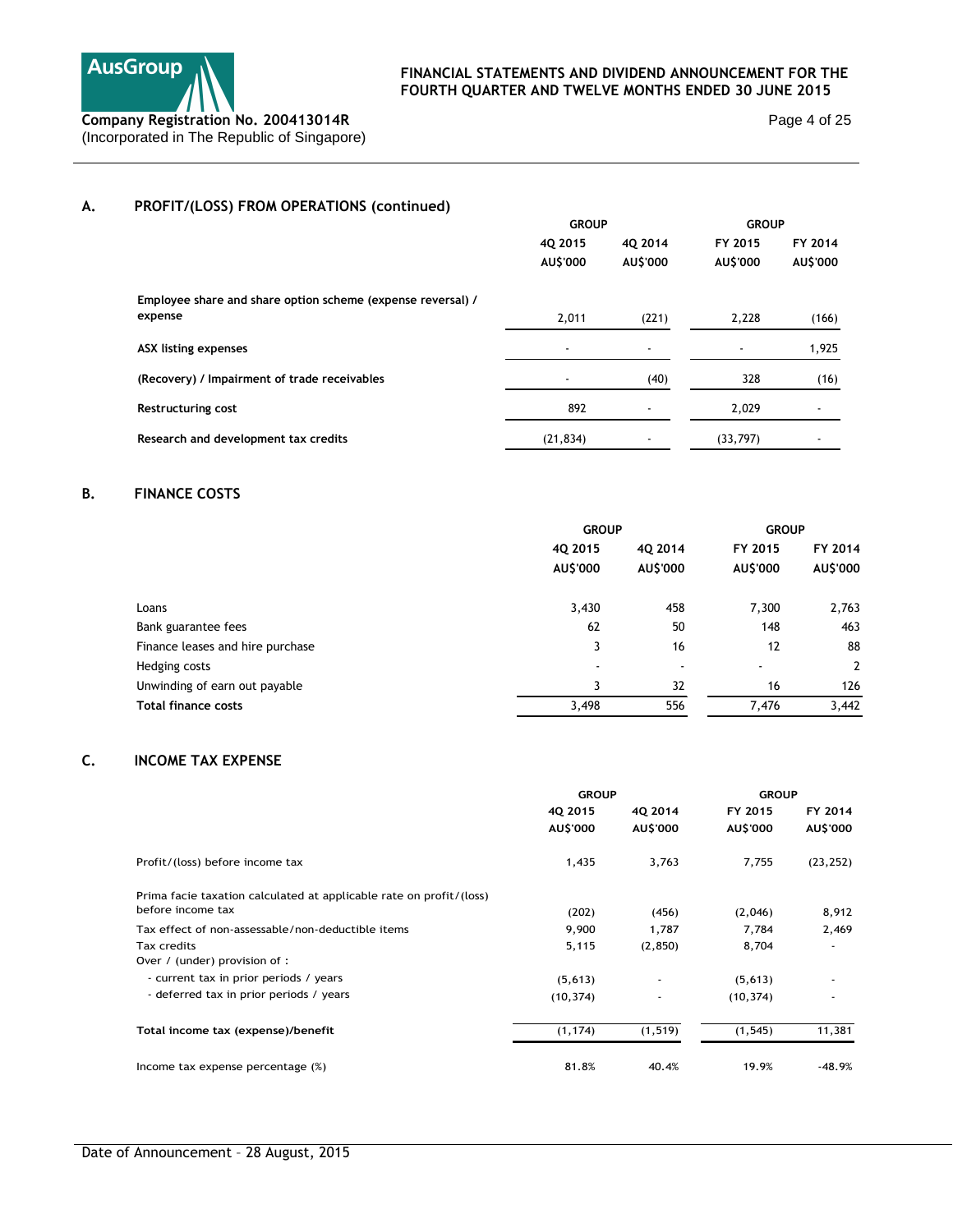

Page 5 of 25

# **1(b)(i) A balance sheet (for the issuer and group), together with a comparative statement as at the end of the immediately preceding financial year**

|                                                                       | Group          | Group      | Group                    | Company    | Company    |
|-----------------------------------------------------------------------|----------------|------------|--------------------------|------------|------------|
|                                                                       | As at          | As at      | As at                    | As at      | As at      |
|                                                                       | 30/06/2015     | 30/06/2014 | 1/07/2013                | 30/06/2015 | 30/06/2014 |
|                                                                       |                | Restated*  | Restated*                |            |            |
|                                                                       | AU\$'000       | AU\$'000   | AU\$'000                 | AU\$'000   | AU\$'000   |
| <b>CURRENT ASSETS</b>                                                 |                |            |                          |            |            |
| Cash                                                                  | 38,647         | 40,845     | 11,722                   |            | 16,519     |
| Trade receivables                                                     | 177,609        | 135,439    | 158,934                  |            |            |
| Other receivables and prepayments                                     | 11,878         | 14,031     | 7,362                    | 626        | 516        |
| Inventories                                                           | 7,856          | 6,146      | 1,797                    |            |            |
| Due from subsidiaries                                                 |                |            |                          | 12,789     | 425        |
| Other assets                                                          |                | 117        | 1,012                    |            |            |
| Assets classified as held for sale                                    |                |            | 18,397                   |            |            |
| <b>Total current assets</b>                                           | 235,990        | 196,578    | 199,224                  | 13,415     | 17,460     |
| <b>NON-CURRENT ASSETS</b>                                             |                |            |                          |            |            |
| Property, plant and equipment                                         | 181,642        | 60,858     | 75,986                   |            |            |
| Goodwill                                                              | 13,530         | 16,405     | 16,421                   |            |            |
| Other intangible assets                                               | 94,500         | 7,987      | 10,867                   |            |            |
| Other receivables and prepayments                                     | $\overline{2}$ | 1,453      |                          |            |            |
| Due from subsidiaries                                                 |                |            |                          | 148,914    | 23,611     |
| Other assets                                                          |                | Ĭ.         |                          | 114,212    | 61,465     |
| Deferred income tax assets                                            | 17,372         | 16,390     | 1,661                    |            |            |
| Total non-current assets                                              | 307,046        | 103,093    | 104,935                  | 263,126    | 85,076     |
| <b>Total assets</b>                                                   | 543,036        | 299,671    | 304,159                  | 276,541    | 102,536    |
|                                                                       |                |            |                          |            |            |
| <b>CURRENT LIABILITIES</b>                                            |                |            |                          |            |            |
| Trade payables                                                        | 77,736         | 29,198     | 42,527                   |            |            |
| Other payables                                                        | 37,201         | 41,235     | 41,861                   | 2,432      | 1,331      |
| <b>Borrowings</b>                                                     | 10,235         | 1,916      | 30,010                   | 8,663      |            |
| Accruals for other liabilities and charges                            | 13,019         | 10,024     | 12,306                   |            |            |
| Current income tax liabilities                                        | 2,541          | 2,025      | 780                      | 78         |            |
| <b>Total current liabilities</b>                                      | 140,732        | 84,398     | 127,484                  | 11,173     | 1,331      |
| <b>NON-CURRENT LIABILITIES</b>                                        |                |            |                          |            |            |
| Deferred income tax liabilities                                       | 2,601          | 1,835      | 2,406                    |            |            |
| Other payables                                                        |                |            | 1,252                    |            |            |
| <b>Borrowings</b>                                                     | 156,823        | 17,713     |                          | 121,013    |            |
| Accruals for other liabilities and charges                            | 1,449          | 1,228      | 1,449                    |            |            |
| <b>Total non-current liabilities</b>                                  | 160,873        | 20,776     | 5,107                    | 121,013    |            |
| <b>FOUITY</b>                                                         |                |            |                          |            |            |
| Capital and reserves attributable to equity holders<br>of the Company |                |            |                          |            |            |
| Share capital                                                         | 128,040        | 99,599     | 64,309                   | 128,040    | 99,599     |
| Capital reserve                                                       | (163)          | (163)      | (163)                    | (163)      | (163)      |
| Share option reserve                                                  | 3,114          | 886        | 1,052                    | 3,114      | 886        |
| Foreign currency translation reserve                                  | 14,058         | 3,528      | 3,852                    | 20,112     | 4,173      |
| Retained earnings                                                     | 96,821         | 90,647     | 102,518                  | (6,748)    | (3, 290)   |
| Total equity attributable to owners                                   | 241,870        | 194,497    | 171,568                  | 144,355    | 101,205    |
| Non-controlling interest                                              | (439)          |            | $\overline{\phantom{a}}$ |            |            |
| <b>Total equity</b>                                                   | 241,431        | 194,497    | 171,568                  | 144,355    | 101,205    |
| Total liabilities and equity                                          | 543,036        | 299,671    | 304,159                  | 276,541    | 102,536    |
| *Refer Note 8C (v)                                                    |                |            |                          |            |            |

Date of Announcement – 28 August, 2015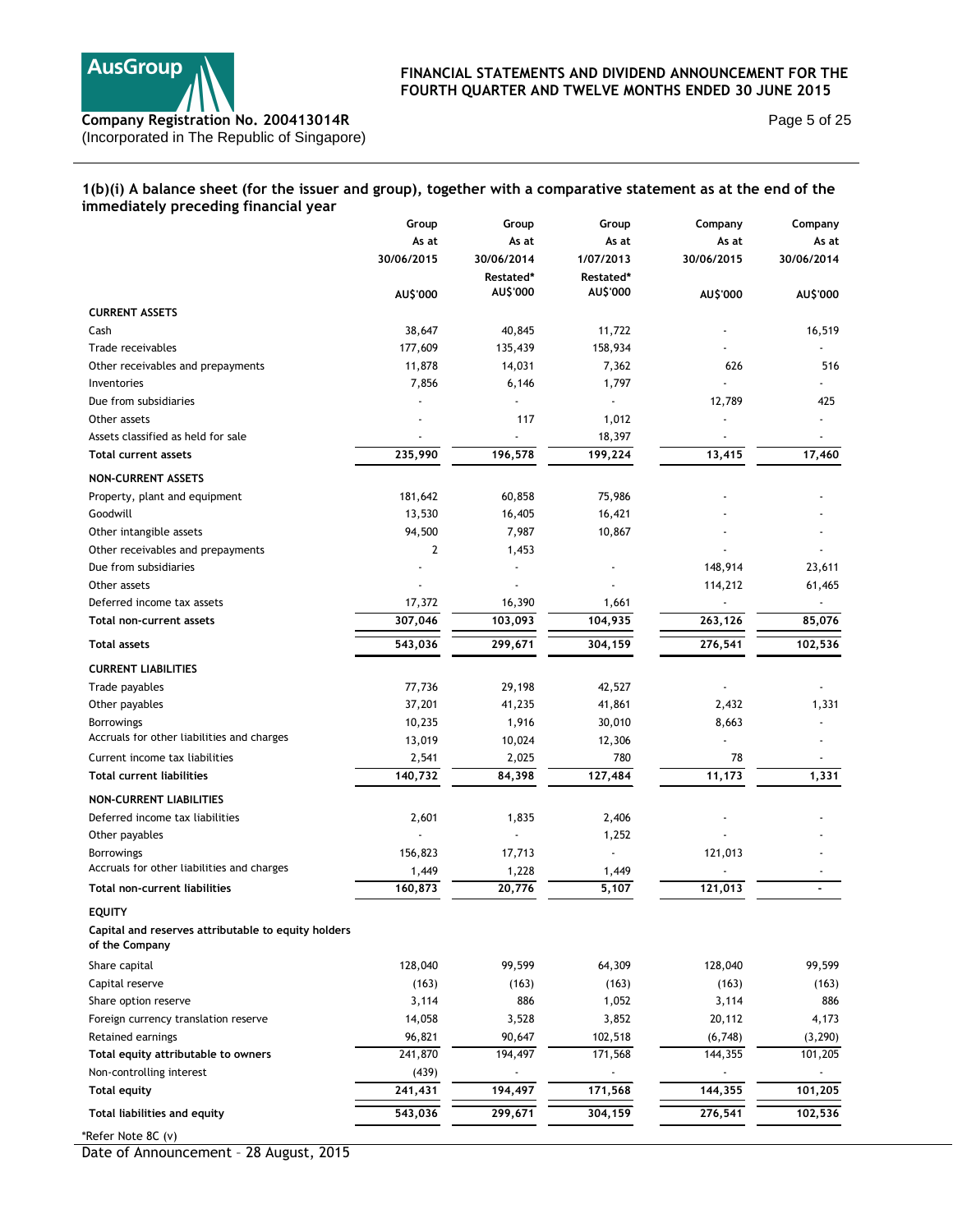

Page 6 of 25

## **1(b)(ii) Aggregate amount of group's secured borrowings and debt securities**

|                                       | 30/06/2015                       |                          | 30/06/2014     |                |
|---------------------------------------|----------------------------------|--------------------------|----------------|----------------|
|                                       | <b>AUS'000</b><br><b>AUS'000</b> |                          | <b>AUS'000</b> | <b>AUS'000</b> |
|                                       | Secured                          | Unsecured                | Secured        | Unsecured      |
| Amount repayable in one year or less, |                                  |                          |                |                |
| or on demand                          | 10,235                           | $\overline{\phantom{a}}$ | 1.916          |                |
| Amount repayable after one year       | 17.359                           | 139,464                  | 17,713         | $\sim$         |

On 20 October 2014, the Company announced that AusGroup Limited (the "issuer") had issued S\$110m 7.45%. Notes due 2016 (the "Series 001 Notes") pursuant to the S\$350m Multicurrency Debt Issuance Programme (the "Programme") established by the Issuer on 22 September 2014. DBS Bank Ltd., as sole arranger of the Programme, acted as the sole lead manager and bookrunner in relation to the issuance of the Series 001 Notes. The Series 001 Notes bear interest at a fixed rate of 7.45%. per annum payable semi-annually in arrears and, unless previously redeemed or cancelled, will mature on 20 October 2016. The initial interest payment of S\$4.1m was made on 20 April 2015.

On 1 April 2015, the Company announced that AusGroup Limited has entered in a facility agreement for a US\$20m 3 year term loan. The loan facility was used to refinance the Wingate facility at a much reduced all-in interest rate, while extending the Group's debt maturity profile to 2018.

During Q4 the Group entered into an AU\$30m Surety bond facility with Vero to ensure the Group maintains its bonding capacity for bid bonds, performance bonds and financial guarantees.

#### **Details of secured collateral**

#### **DBS Bank Ltd**

A deed of charge executed by AGC Australia incorporating an all-monies charge over the fixed deposit account maintained by AGC Australia with DBS Bank Ltd ("The Lender") for an amount not less than AU\$25m. A fixed and floating charge executed by AusGroup Ltd, AusGroup Singapore and Modern Access Services in favour of The Lender.

First registered fixed and floating charge over all the present and future property, interests, rights and proceeds of AGC Australia Pty Ltd, AGC Industries Pty Ltd, MAS Australasia Pty Ltd, Seagate Structural Engineering Pty Ltd, AGC Energy & Infrastructure Pty Ltd, and Resource People Pty Ltd ("Australian Group Companies"), including real and personal property, goodwill, uncalled and called but unpaid capital.

First registered real property mortgage by AGC Australia Pty Ltd over the commercial properties located at 15 Beach Street, Kwinana WA 6167 and Seagate Structural Engineering Pty Ltd over property located at Lots 17 and 18 Gap Ridge Industrial Estate Karratha WA.

The security collateral held by DBS Bank was previously held by Wingate prior to the refinance in April 2015.

#### **Facility covenants**

AusGroup Limited is required to maintain in relation to the Consolidated Group a maximum gearing ratio as well as a maximum secured debt to total assets, a minimum EBITDA to interest cost and a minimum net worth (net asset) balance for both the Multicurrency Debt Issuance Programme and DBS facilities. As at 30 June 2015 the Group met all of these financial covenants.

Under the facilities, AusGroup Limited has a negative pledge requirement to ensure that no security is created or permit to be created or have outstanding any security on or over the whole or any part of the respective undertakings, assets, property, revenues or rights to receive dividends, present or future. As at 30 June 2015 the Group met the negative pledge requirements.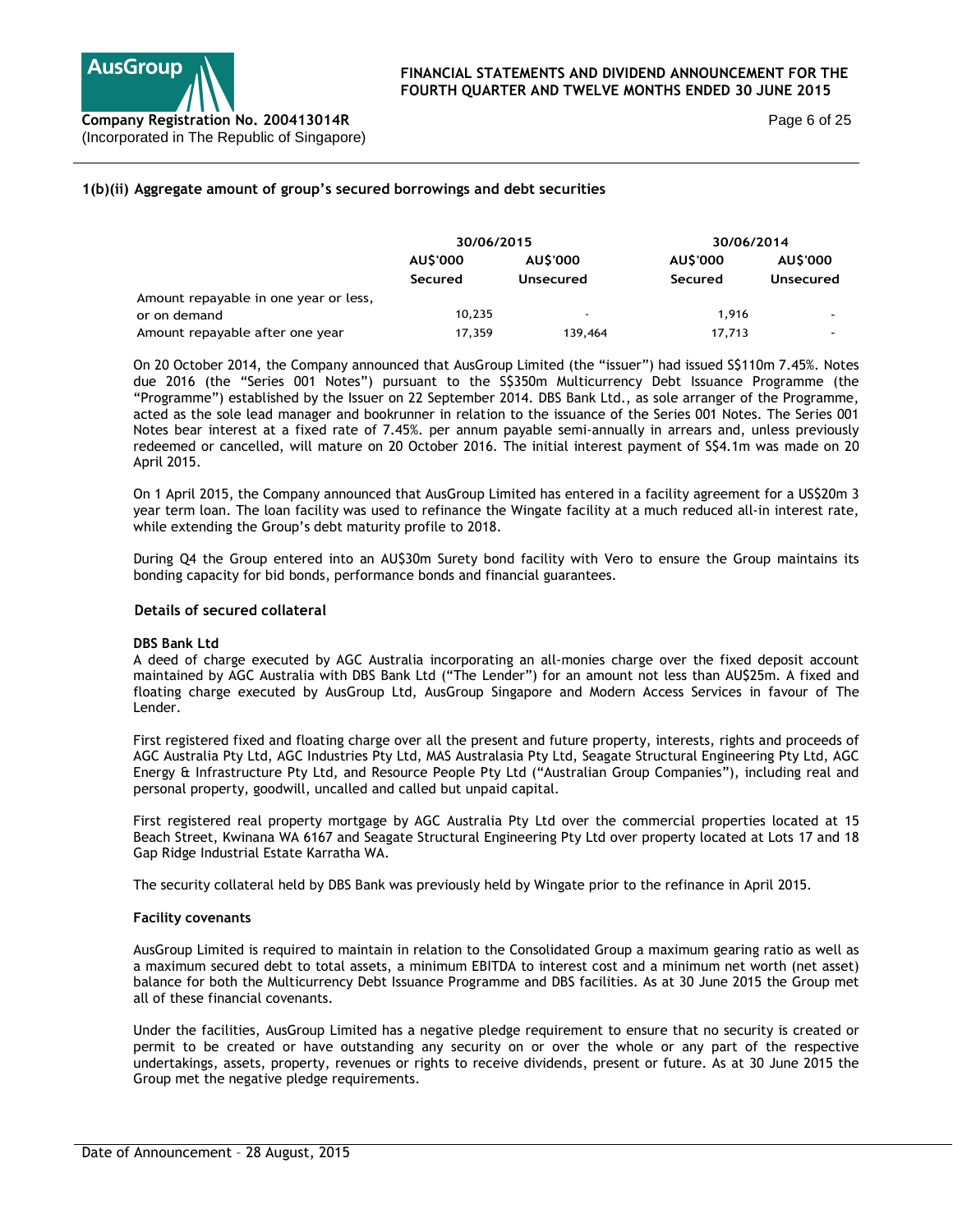

Page 7 of 25

# **1(c) A consolidated statement of cash flows (for the group), together with a comparative statement for the corresponding period of the immediately preceding financial year**

|                                                                        | <b>GROUP</b>          | <b>GROUP</b> | <b>GROUP</b> | <b>GROUP</b> |
|------------------------------------------------------------------------|-----------------------|--------------|--------------|--------------|
|                                                                        | 4Q 2015               | 4Q 2014      | FY 2015      | FY 2014      |
|                                                                        | AU\$'000              | AU\$'000     | AU\$'000     | AU\$'000     |
| Cash flows from operating activities                                   |                       |              |              |              |
| Net profit/(loss) for the year                                         | 261                   | 2,245        | 6,210        | (11, 871)    |
| Add / (less) adjustments for:                                          |                       |              |              |              |
| Income tax (benefit)/expense                                           | 1,174                 | 1,518        | 1,545        | (11, 381)    |
| Depreciation of property, plant and equipment                          | 2,803                 | 2,342        | 9,748        | 10,606       |
| Amortisation of intangible assets                                      | 110                   | 862          | 2,283        | 3,675        |
| Employee share and share option scheme (expense reversal) /<br>expense | 2,011                 | (221)        | 2,228        | (166)        |
| Impairment of goodwill                                                 | 3,520                 |              | 3,520        |              |
| Impairment of other intangible assets                                  | 277                   |              | 277          |              |
| Impairment of property, plant and equipment                            |                       |              | 200          |              |
| (Recovery)/impairment loss on trade receivables                        |                       | (40)         | 328          | 26           |
| Net exchange difference                                                | 320                   |              | 320          |              |
| Profit on disposal of property, plant and equipment                    | (520)                 | (618)        | (1, 574)     | (4,202)      |
| Profit on disposal of asset held for sale                              |                       | (5,770)      |              | (14, 760)    |
| Interest income                                                        | (207)                 | (134)        | (877)        | (742)        |
| Finance costs                                                          | 3,498                 | 556          | 7,476        | 3,442        |
| Research and development tax credits                                   |                       |              | (33, 797)    |              |
| Operating cash flows before working capital changes                    | (21, 834)<br>(8, 587) | 740          | (2, 113)     | (25, 373)    |
|                                                                        |                       |              |              |              |
| Changes in operating assets and liabilities                            |                       |              |              |              |
| Trade receivables                                                      | (21, 376)             | (27, 210)    | (40, 054)    | 23,430       |
| Other receivables and prepayments                                      | 8,820                 | (609)        | 2,684        | (7,695)      |
| Inventories                                                            | (1, 226)              | (480)        | (1,710)      | (4, 349)     |
| Trade and other payables                                               | 34,205                | 2,658        | 26,536       | (13,988)     |
| Accruals                                                               | (3,962)               | 7,439        | (2,665)      | (2, 504)     |
| Cash generated from/(used in) operations                               | 7,874                 | (17, 462)    | (17, 322)    | (30, 479)    |
| Interest paid                                                          | (4,074)               | (524)        | (7,043)      | (3, 316)     |
| Interest received                                                      | 207                   | 134          | 877          | 742          |
| Income tax (paid)/received                                             | (209)                 | (2, 877)     | 11,007       | (3,049)      |
| Net cash generated from/(used in) operating activities                 | 3,798                 | (20, 729)    | (12, 481)    | (36, 102)    |
|                                                                        |                       |              |              |              |
| Cash flows from investing activities                                   |                       |              |              |              |
| Proceeds from sale of property, plant and equipment                    | 2,110                 | 2,507        | 4,685        | 13,548       |
| Proceeds from sale of asset held for sale                              |                       |              |              | 33,000       |
| Purchase of property, plant and equipment                              | (18, 532)             | (2, 448)     | (55, 246)    | (4,619)      |
| Purchase of other intangible assets                                    | 368                   | (44)         | (1,661)      | (799)        |
| *Restricted cash                                                       | (25, 509)             |              | (25, 509)    |              |
| Distributions from joint venture                                       |                       | 51           |              | 895          |
| Net cash outflow on acquisition of subsidiary                          |                       |              | (12, 188)    |              |
| Net cash outflow on acquisition of business                            |                       |              |              | (1, 303)     |
| Net cash (used in)/generated from investing activities                 | (41, 563)             | 66           | (89, 919)    | 40,722       |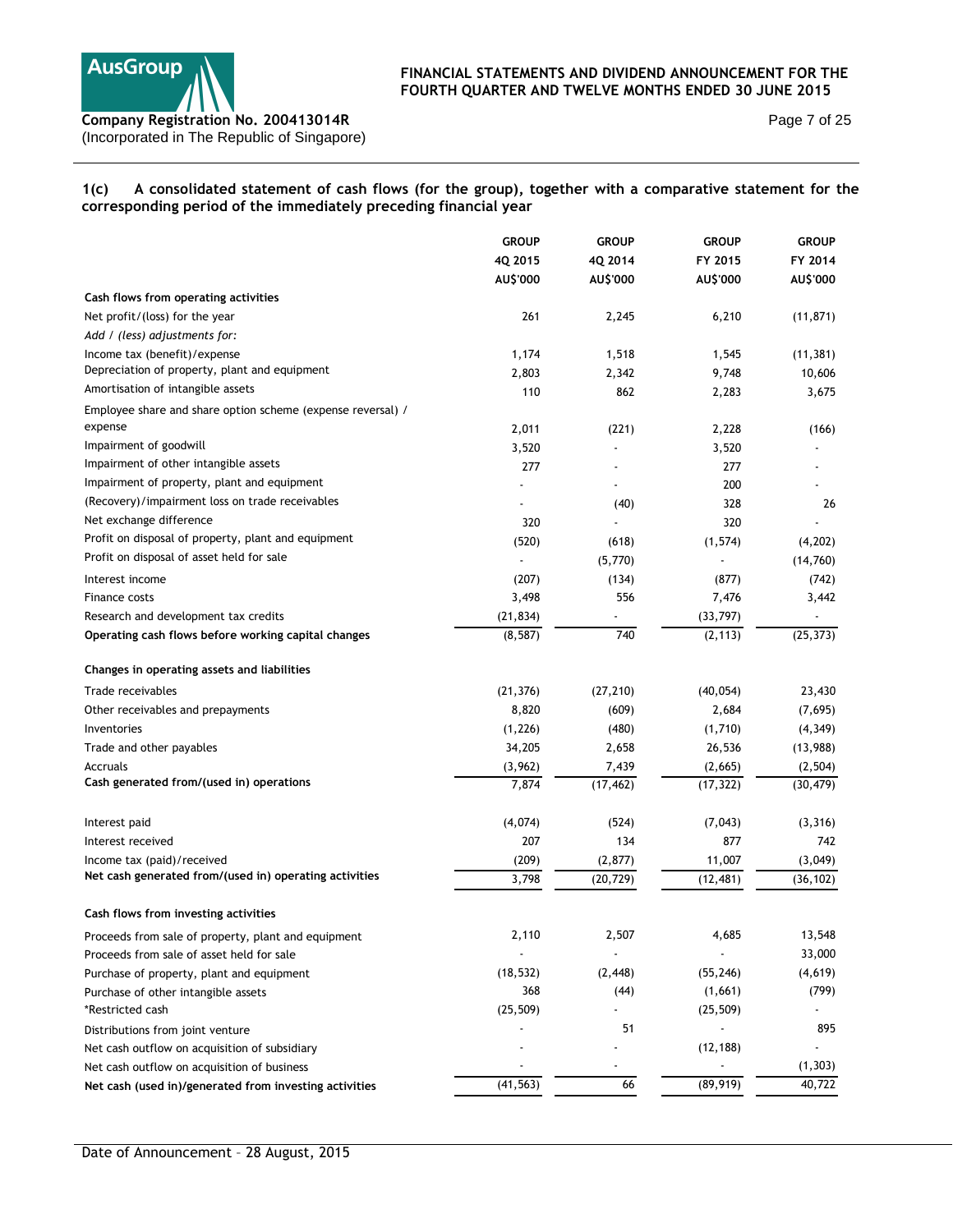

Page 8 of 25

| Consolidated Statement of Cash Flows (continued)                    | <b>GROUP</b> | <b>GROUP</b> | <b>GROUP</b> | <b>GROUP</b> |
|---------------------------------------------------------------------|--------------|--------------|--------------|--------------|
|                                                                     | 40 2015      | 40 2014      | FY 2015      | FY 2014      |
|                                                                     | AU\$'000     | AU\$'000     | AU\$'000     | AU\$'000     |
| Cash flows from financing activities                                |              |              |              |              |
| Proceeds from issue of share capital                                |              | 21,869       |              | 36,308       |
| Payment for share issue costs                                       |              | (361)        | (122)        | (1, 297)     |
| Proceeds from loans                                                 | 17,183       | 20,000       | 121,363      | 20,000       |
| Payment for borrowings costs                                        |              | (649)        |              | (649)        |
| Repayment of borrowings                                             | (19, 354)    | (117)        | (54,070)     | (26, 761)    |
| Net cash generated from financing activities                        | (2, 171)     | 40,742       | 67,171       | 27,601       |
| Net (decrease)/increase in cash and cash equivalents                | (39, 936)    | 20,079       | (35, 229)    | 32,221       |
| Effect of exchange rate changes                                     | (4, 320)     | (1, 101)     | 1,366        | (128)        |
| Movement in cash and cash equivalents for the period / year         | (44, 256)    | 18,978       | (33, 863)    | 32,093       |
| Cash and cash equivalents at beginning of period / year             | 51,238       | 21,867       | 40,845       | 8,752        |
| Cash and cash equivalents at end of period / year                   | 6,982        | 40,845       | 6,982        | 40,845       |
| Cash and cash equivalents represented by:                           |              |              |              |              |
| Cash and cash equivalents                                           | 38,647       | 40,845       | 38,647       | 40,845       |
| *Restricted cash                                                    | (25, 509)    |              | (25, 509)    |              |
| Less: Bank overdraft                                                | (6, 156)     |              | (6, 156)     |              |
| Total cash and cash equivalents (net of overdraft) at end of period |              |              |              |              |
| / year                                                              | 6,982        | 40,845       | 6,982        | 40,845       |

\*The amount represents cash security held for bank guarantees issued.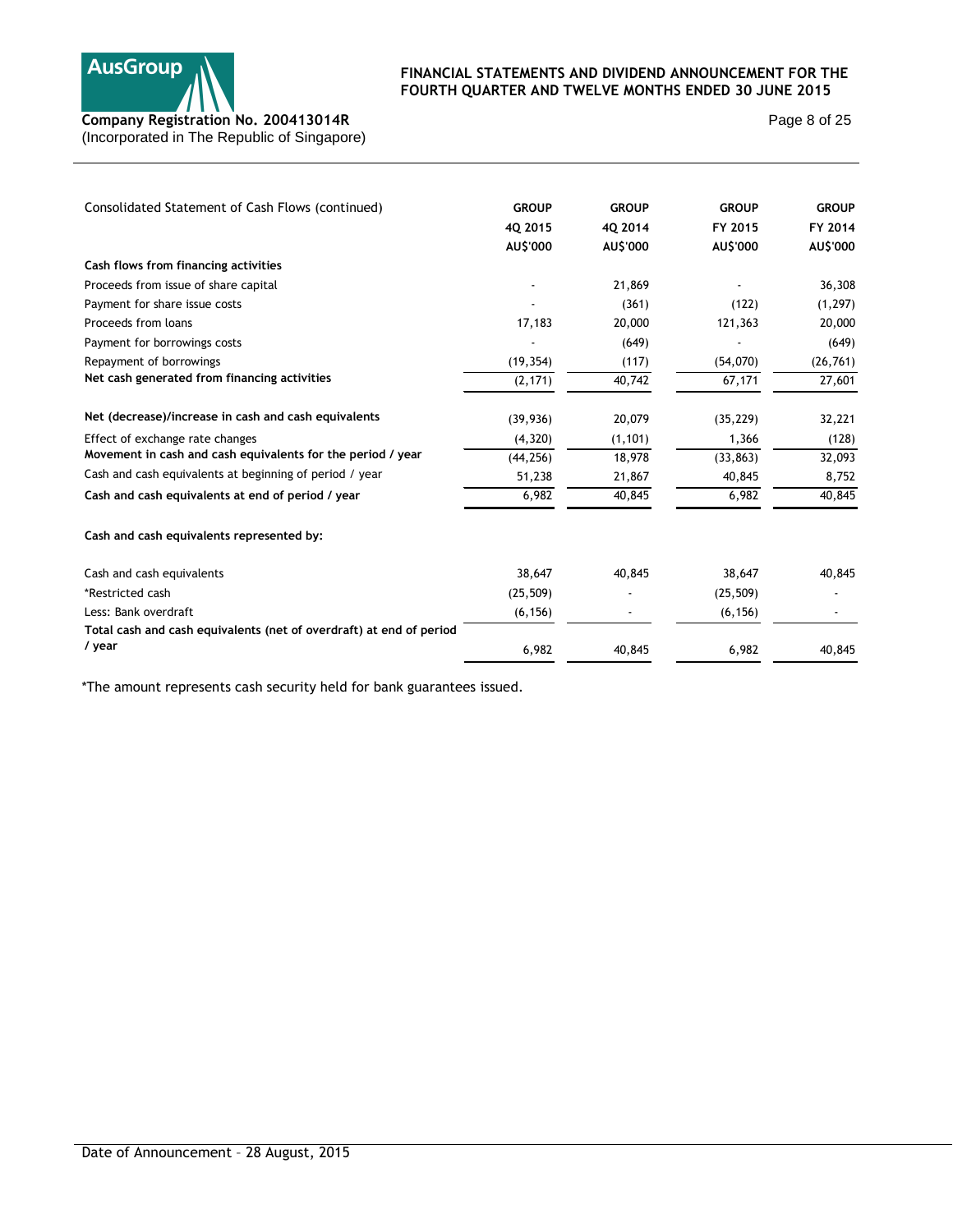

Page 9 of 25

## **1(d)(i) A statement (for the issuer and group) showing either**

## **(i) all changes in equity, or**

**(ii) changes in equity other than those arising from capitalisation issues and distributions to shareholders, together with a comparative statement for the corresponding period of the immediately preceding financial year** 

|                                                                                    | <b>SHARE</b><br><b>CAPITAL</b> | <b>CAPITAL</b><br><b>RESERVE</b> | <b>SHARE</b><br><b>BASED</b><br><b>PAYMENT</b><br><b>RESERVE</b> | <b>FOREIGN</b><br><b>CURRENCY</b><br><b>TRANSLATION</b><br><b>RESERVE</b> | <b>RETAINED</b><br><b>EARNINGS</b> | <b>TOTAL</b> | NON-<br><b>CONTROLLING</b><br><b>INTEREST</b> | <b>TOTAL</b><br><b>EQUITY</b> |
|------------------------------------------------------------------------------------|--------------------------------|----------------------------------|------------------------------------------------------------------|---------------------------------------------------------------------------|------------------------------------|--------------|-----------------------------------------------|-------------------------------|
| Group                                                                              | AU\$'000                       | AU\$'000                         | AU\$'000                                                         | AU\$'000                                                                  | AUS'000                            | AU\$'000     | AU\$'000                                      | AU\$'000                      |
| FY 2015                                                                            |                                |                                  |                                                                  |                                                                           |                                    |              |                                               |                               |
| Balance as at 1 July 2014                                                          |                                |                                  |                                                                  |                                                                           |                                    |              |                                               |                               |
| As previously reported                                                             | 99,599                         | (163)                            | 886                                                              | 3,528                                                                     | 92,279                             | 196,129      |                                               | 196,129                       |
| *Correction of prior period error                                                  |                                |                                  |                                                                  |                                                                           | (1,632)                            | (1,632)      |                                               | (1,632)                       |
| As restated                                                                        | 99,599                         | (163)                            | 886                                                              | 3,528                                                                     | 90,647                             | 194,497      |                                               | 194,497                       |
| Acquisition of subsidiaries                                                        | 28,441                         |                                  |                                                                  |                                                                           | ÷,                                 | 28,441       |                                               | 28,441                        |
| Total comprehensive income for the year<br>ended 30 June 2015                      |                                |                                  |                                                                  | 10,530                                                                    | 6,174                              | 16,704       | (7)                                           | 16,697                        |
| Additional non-controlling interests arising on<br>the acquisition of subsidiaries |                                |                                  |                                                                  |                                                                           |                                    |              | (432)                                         | (432)                         |
| Share based payment reserve                                                        |                                |                                  | 2,228                                                            |                                                                           |                                    | 2,228        | ÷,                                            | 2,228                         |
| Balance as at 30 June 2015                                                         | 128,040                        | (163)                            | 3,114                                                            | 14,058                                                                    | 96,821                             | 241,870      | (439)                                         | 241,431                       |
| Group                                                                              |                                |                                  |                                                                  |                                                                           |                                    |              |                                               |                               |
| FY 2014                                                                            |                                |                                  |                                                                  |                                                                           |                                    |              |                                               |                               |
| Balance as at 1 July 2013                                                          |                                |                                  |                                                                  |                                                                           |                                    |              |                                               |                               |
| As previously reported                                                             | 64,309                         | (163)                            | 1,052                                                            | 3,852                                                                     | 104,150                            | 173,200      |                                               | 173,200                       |
| *Correction of prior period error                                                  |                                |                                  |                                                                  |                                                                           | (1,632)                            | (1,632)      |                                               | (1,632)                       |
| As restated                                                                        | 64,309                         | (163)                            | 1,052                                                            | 3,852                                                                     | 102,518                            | 171,568      | ä,                                            | 171,568                       |
| Shares issued                                                                      | 35,011                         |                                  |                                                                  |                                                                           |                                    | 35,011       |                                               | 35,011                        |
| Total comprehensive loss for the year ended<br>30 June 2014                        |                                |                                  |                                                                  | (324)                                                                     | (11, 871)                          | (12, 195)    |                                               | (12, 195)                     |
| Employee share and option scheme (expense                                          |                                |                                  |                                                                  |                                                                           |                                    |              |                                               |                               |
| reversal) / expense                                                                | 279                            |                                  | (166)                                                            |                                                                           |                                    | 113          |                                               | 113                           |
| Balance as at 30 June 2014                                                         | 99,599                         | (163)                            | 886                                                              | 3,528                                                                     | 90,647                             | 194,497      |                                               | 194,497                       |

\*Refer Note 8C (v)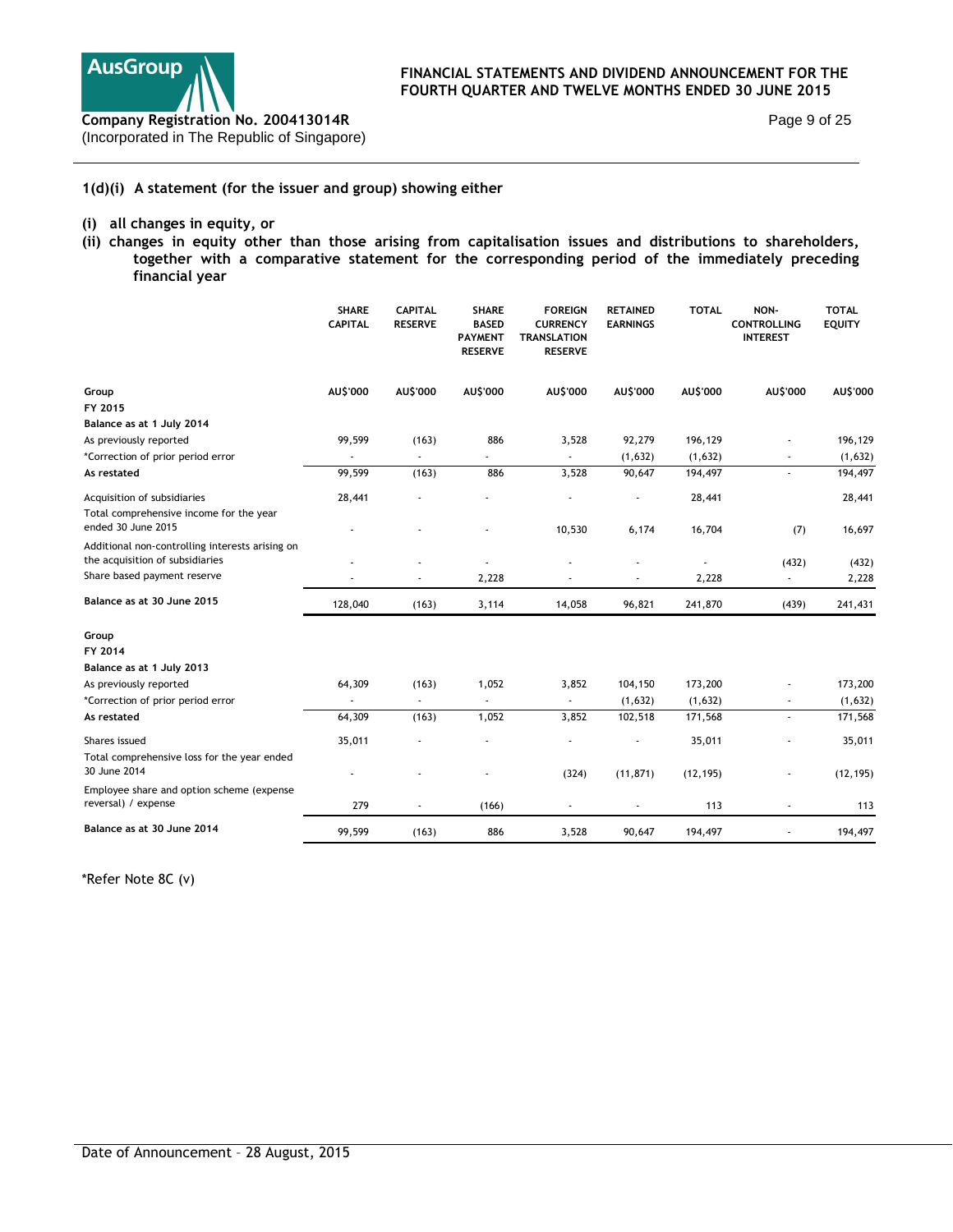

Page 10 of 25

# **1(d)(i) A statement (for the issuer and group) of all changes in equity (continued)**

|                                                                      | <b>SHARE</b><br><b>CAPITAL</b> | <b>CAPITAL</b><br><b>RESERVE</b> | <b>SHARE</b><br><b>BASED</b><br><b>PAYMENT</b><br><b>RESERVE</b> | <b>FOREIGN</b><br><b>CURRENCY</b><br><b>TRANSLATION</b><br><b>RESERVE</b> | <b>RETAINED</b><br><b>EARNINGS</b> | <b>TOTAL</b> | NON-<br><b>CONTROLLING</b><br><b>INTEREST</b> | <b>TOTAL</b><br><b>EQUITY</b> |
|----------------------------------------------------------------------|--------------------------------|----------------------------------|------------------------------------------------------------------|---------------------------------------------------------------------------|------------------------------------|--------------|-----------------------------------------------|-------------------------------|
| Company                                                              | AU\$'000                       | AU\$'000                         | AU\$'000                                                         | AU\$'000                                                                  | AU\$'000                           | AU\$'000     | AU\$'000                                      | AU\$'000                      |
| FY 2015                                                              |                                |                                  |                                                                  |                                                                           |                                    |              |                                               |                               |
| Balance as at 1 July 2014                                            | 99,599                         | (163)                            | 886                                                              | 4,173                                                                     | (3, 290)                           | 101,205      |                                               | 101,205                       |
| Acquisition of subsidiaries                                          | 28,441                         |                                  |                                                                  |                                                                           |                                    | 28,441       |                                               | 28,441                        |
| Total comprehensive income/(loss) for the<br>year ended 30 June 2015 |                                |                                  |                                                                  | 15,939                                                                    | (3, 458)                           | 12,481       |                                               | 12,481                        |
| Share based payment reserve                                          |                                |                                  | 2,228                                                            |                                                                           |                                    | 2,228        |                                               | 2,228                         |
| Balance as at 30 June 2015                                           | 128,040                        | (163)                            | 3,114                                                            | 20,112                                                                    | (6,748)                            | 144,355      |                                               | 144,355                       |
| Company                                                              |                                |                                  |                                                                  |                                                                           |                                    |              |                                               |                               |
| FY 2014                                                              |                                |                                  |                                                                  |                                                                           |                                    |              |                                               |                               |
| Balance as at 1 July 2013                                            | 64,309                         | (163)                            | 1,052                                                            | 5,018                                                                     | 320                                | 70,536       |                                               | 70,536                        |
| Shares issued                                                        | 35,011                         |                                  |                                                                  |                                                                           |                                    | 35,011       |                                               | 35,011                        |
| Total comprehensive loss for the year ended<br>30 June 2014          |                                |                                  |                                                                  | (845)                                                                     | (3,610)                            | (4, 455)     |                                               | (4, 455)                      |
| Employee share and option scheme (expense                            |                                |                                  |                                                                  |                                                                           |                                    |              |                                               |                               |
| reversal) / expense                                                  | 279                            |                                  | (166)                                                            |                                                                           |                                    | 113          |                                               | 113                           |
| Balance as at 30 June 2014                                           | 99,599                         | (163)                            | 886                                                              | 4,173                                                                     | (3, 290)                           | 101,205      |                                               | 101,205                       |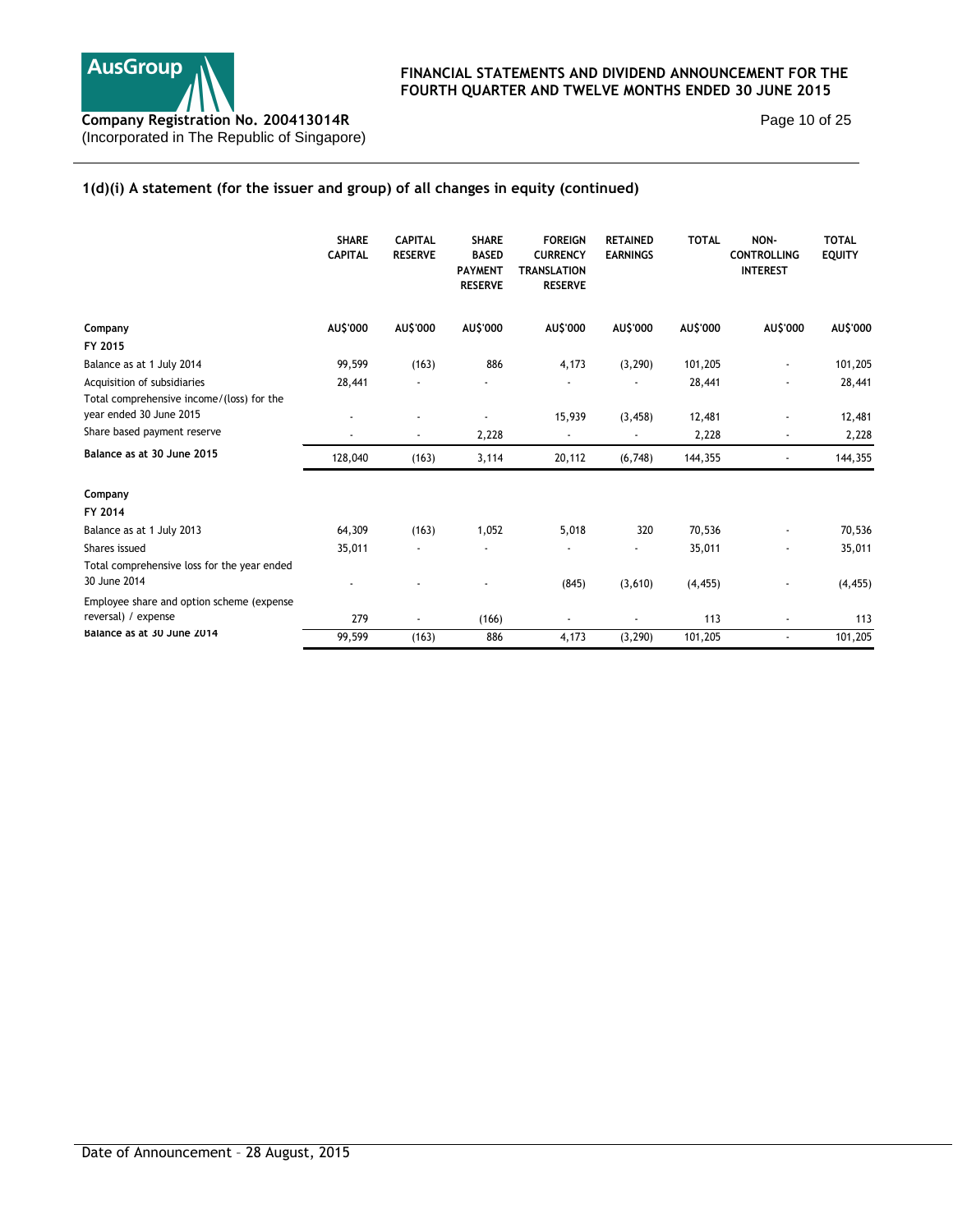

Page 11 of 25

**1(d)(ii) Details of any changes in the company's share capital arising from rights issue, bonus issue, share buybacks, exercise of share options or warrants, conversion of other issues of equity securities, issue of shares for cash or as consideration for acquisition or for any other purpose since the end of the previous period reported on. State also the number of shares that may be issued on conversion of all the outstanding convertibles, as well as the number of shares held as treasury shares, if any, against the total number of issued shares excluding treasury shares of the issuer, as at the end of the current financial period reported on and as at the end of the corresponding period of the immediately preceding financial year** 

| Number of issued shares                                 | 04 2014                  | 30 June 2015 | 30 June 2014 |
|---------------------------------------------------------|--------------------------|--------------|--------------|
| Opening balance                                         | 740,432,016              | 648,276,475  | 480,856,136  |
| Issuance of shares                                      |                          | 92, 155, 541 |              |
| Shares issued under the Company's employee share scheme | $\overline{\phantom{a}}$ |              | 1,320,339    |
| Placement                                               | $\blacksquare$           |              | 166,100,000  |
| Closing balance of issued shares                        | 740,432,016              | 740,432,016  | 648,276,475  |

 As at 30 June 2015 there were outstanding options for 1,569,000 (30 June 2014: 1,674,000) unissued ordinary shares under the employee share option scheme. All the outstanding options have vested and are exercisable at the balance sheet date.

 As at 30 June 2015 there were 2,258,158 (30 June 2014: 2,561,473) outstanding rights that may potentially be converted to shares under the employee share scheme. The Group did not meet the relevant TSR (Total shareholder return is based on a comparable peer group) targets for the financial year ended 30 June 2015 hence no ordinary shares are expected to be issued under the employee share scheme.

As at 30 June 2014 Captain Larry Glenn Johnson was a director of the Company, and on 10 July 2014 Eng Chiaw Koon was appointed a director of the Company. On 27 June 2014 in accordance with a resolution of shareholders passed on 19 June 2014, 35,000,000 options to acquire ordinary shares in the Company were issued. Captain Larry Glenn Johnson was issued 15,000,000 options, while Eng Chiaw Koon was issued 20,000,000 options of which 12,500,000 were held in trust and was to be issued to identified individual who would assist in the new expanding business activities. Under the terms of the options, one quarter of the options will vest on the first anniversary of the issue of the options and a further quarter each anniversary thereafter until all options have been vested.

Due to delay in commercialising the new business expanding activities that the 12,500,000 options had not been formally allocated to individuals and will be abandoned.

As approved by Shareholders at the EGM held on 19 June 2014, the 110,000,000 options issued to Ezion were to raise funds for the Group's expansions via the strategic investment by Ezion as a substantial shareholder. Following the issue and allotment of these options on 27 June 2014, the options to Ezion are exercisable from that date. Assuming all of Ezion's options are exercised, the Company will receive additional net cash proceeds of S\$40,425,000 that will be used to fund proposed expansion (70-80%) into offshore marine services ("Proposed Expansion") and general working capital (20-30%). No value has been ascribed to these options as at 30 June 2014, as the Directors have deemed this to be a capital raising transaction.

As at 30 June 2015 and 30 June 2014 respectively there was no treasury shares held by the company.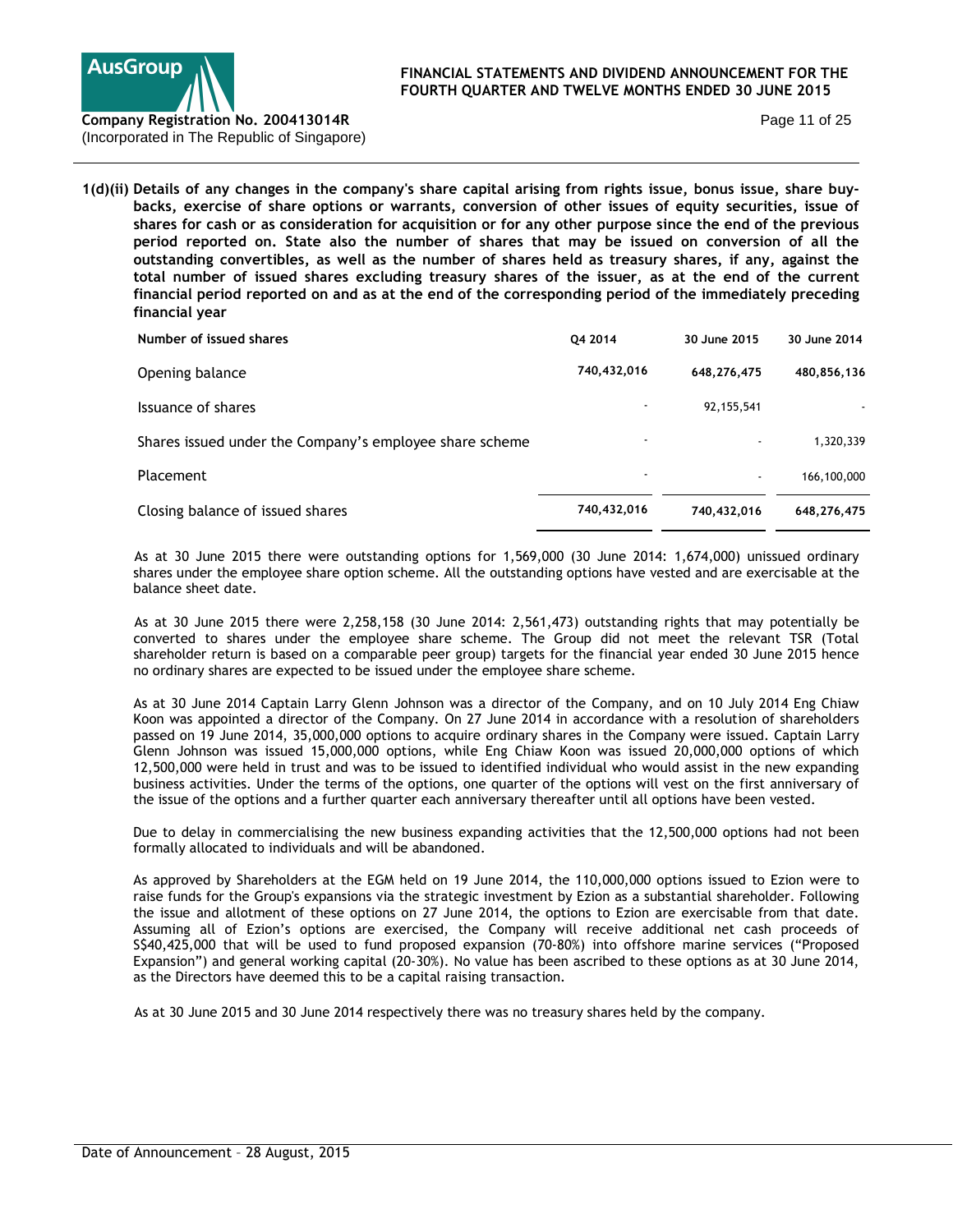

Page 12 of 25

## **1(d)(iii) To show the total number of issued shares excluding treasury shares as at the end of the current financial period and as at the end of the immediately preceding year**

|                         | 30 June 2015 | 30 June 2014 |
|-------------------------|--------------|--------------|
| Number of issued shares | 740.432.016  | 648,276,475  |
|                         |              |              |

The Company announced on 7 November 2014 that the Company has completed the acquisition of 100% of the issued and paid up share capital of Ezion Offshore Logistics Hub Pte Ltd and 90% of the issued and paid up share capital of Teras Australia Pty Ltd. The Company has issued and allotted 92,155,541 new fully paid ordinary shares in the capital of the Company to Ezion Holdings Limited. Following the completion of the Acquisition, the total number of the issued shares in the capital of the Company has increased from 648,276,475 to 740,432,016.

### **1(d)(iv) A statement showing all sales, transfers, disposal, cancellation and/or use of treasury shares as at the end of the current financial period reported on**

Not applicable.

**2. Whether the figures have been audited or reviewed and in accordance with which auditing standard or practice** 

The figures have not been audited or reviewed by the auditors.

**3. Where the figures have been audited or reviewed, the auditors' report (including any qualifications or emphasis of a matter)** 

Not applicable.

**4. Whether the same accounting policies and methods of computation as in the issuer's most recently audited annual financial statements have been applied** 

The Group has applied the same accounting policies and methods of computation in the financial information for the current reporting period compared with the last audited financial statements as at 30 June 2014.

**5. If there are any changes in the accounting policies and methods of computation, including any required by an accounting standard, what has changed, as well as the reasons for, and the effect of, the change**

None.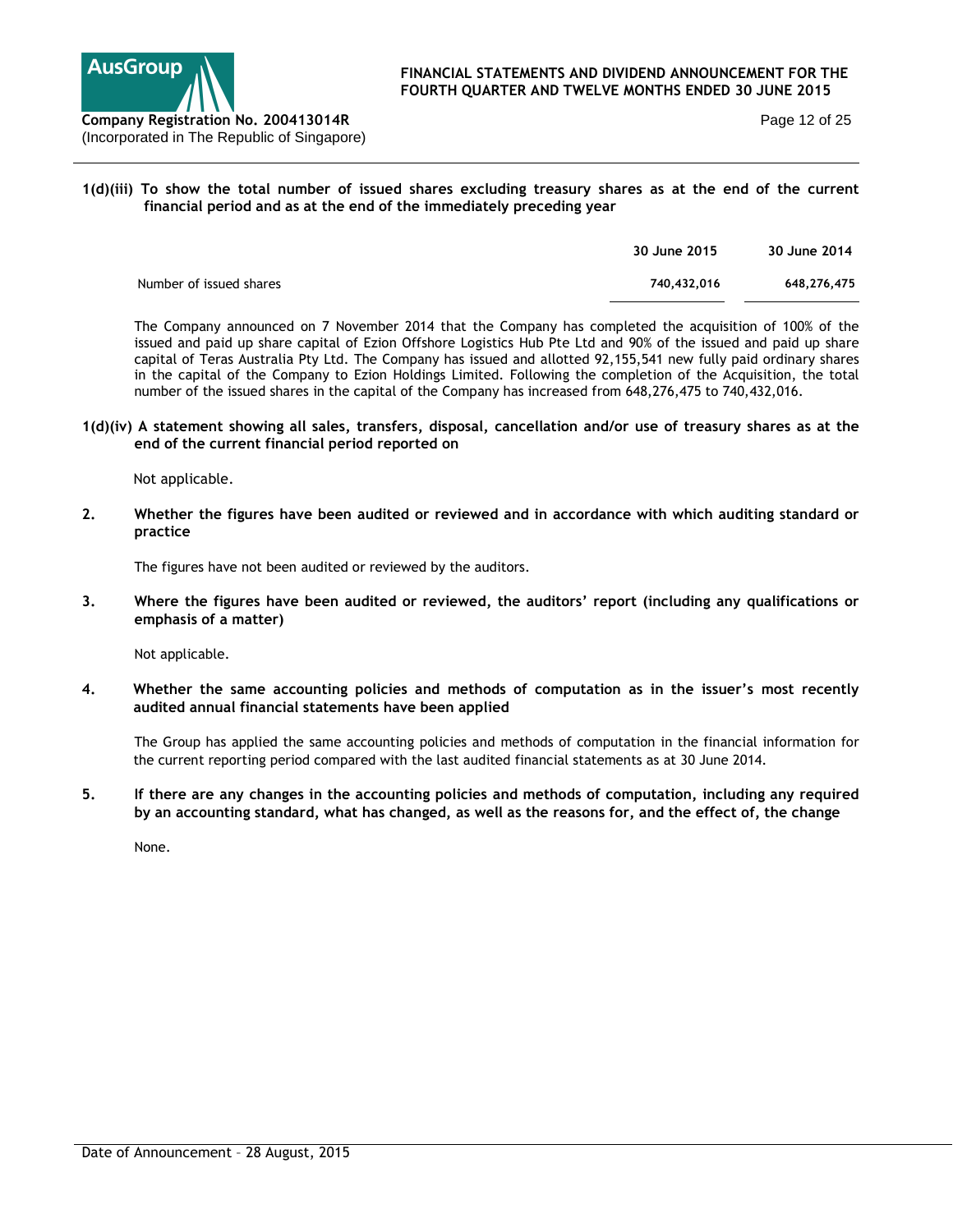

Page 13 of 25

**6. Earnings per ordinary share of the Group for the current financial period reported on and the corresponding period of the immediately preceding financial year, after deducting any provision for preference dividends** 

|                                                                                      | <b>GROUP</b><br>4Q 2015 | <b>GROUP</b><br>40 2014 | <b>GROUP</b><br>FY 2015 | <b>GROUP</b><br>FY 2014 |
|--------------------------------------------------------------------------------------|-------------------------|-------------------------|-------------------------|-------------------------|
| Profit/(loss) after taxation (AU\$'000)                                              | 261                     | 2,245                   | 6,210                   | (11, 871)               |
| Weighted average number of ordinary shares in<br>issue applicable to earnings ('000) | 740,432                 | 523,917                 | 707,609                 | 523,917                 |
| Fully diluted number of ordinary shares ('000)                                       | 742,725                 | 527,972                 | 709,972                 | 523,917                 |
| Earnings/(loss) per ordinary share (AU cents)                                        |                         |                         |                         |                         |
| - Basic                                                                              | 0.0                     | 0.4                     | 0.9                     | (2.3)                   |
| - Diluted                                                                            | 0.0                     | 0.4                     | 0.9                     | (2.3)                   |

Basic earnings per share is calculated by dividing the consolidated profit after tax attributable to the equity holders of the Company by the weighted average of the number of shares outstanding during the period.

For the purposes of calculating diluted earnings per share, the weighted average number of shares on issue has been adjusted as if all dilutive share options were exercised. The number of shares that could have been issued upon the exercise of all dilutive shares is added to the denominator as the number of shares issued for no consideration. No adjustment is made to the profit/(loss) after taxation.

- **7. Net asset value (for the issuer and group) per ordinary share based on the total number of issued shares excluding treasury shares of the issuer at the end of the:-** 
	- **(a) current financial period reported on; and**
	- **(b) immediately preceding financial year**

|                                                                                                                        | <b>GROUP</b> |                         |            | <b>COMPANY</b> |
|------------------------------------------------------------------------------------------------------------------------|--------------|-------------------------|------------|----------------|
|                                                                                                                        | 30/06/2015   | 30/06/2014<br>Restated* | 30/06/2015 | 30/06/2014     |
| Net assets (AU\$'000)                                                                                                  | 241,431      | 194,497                 | 144,355    | 101,205        |
| Net asset value per ordinary share based on issued<br>share capital at the end of the respective periods<br>(AU cents) | 32.6         | 30.0                    | 19.5       | 15.6           |

Net asset value per ordinary share is calculated by dividing the net assets attributable to the entity holders of the Company by the number of issued shares as at 30 June 2015 of 740,432,016 ordinary shares (30 June 2014: 648,276,475).

\*Refer Note 8C (v)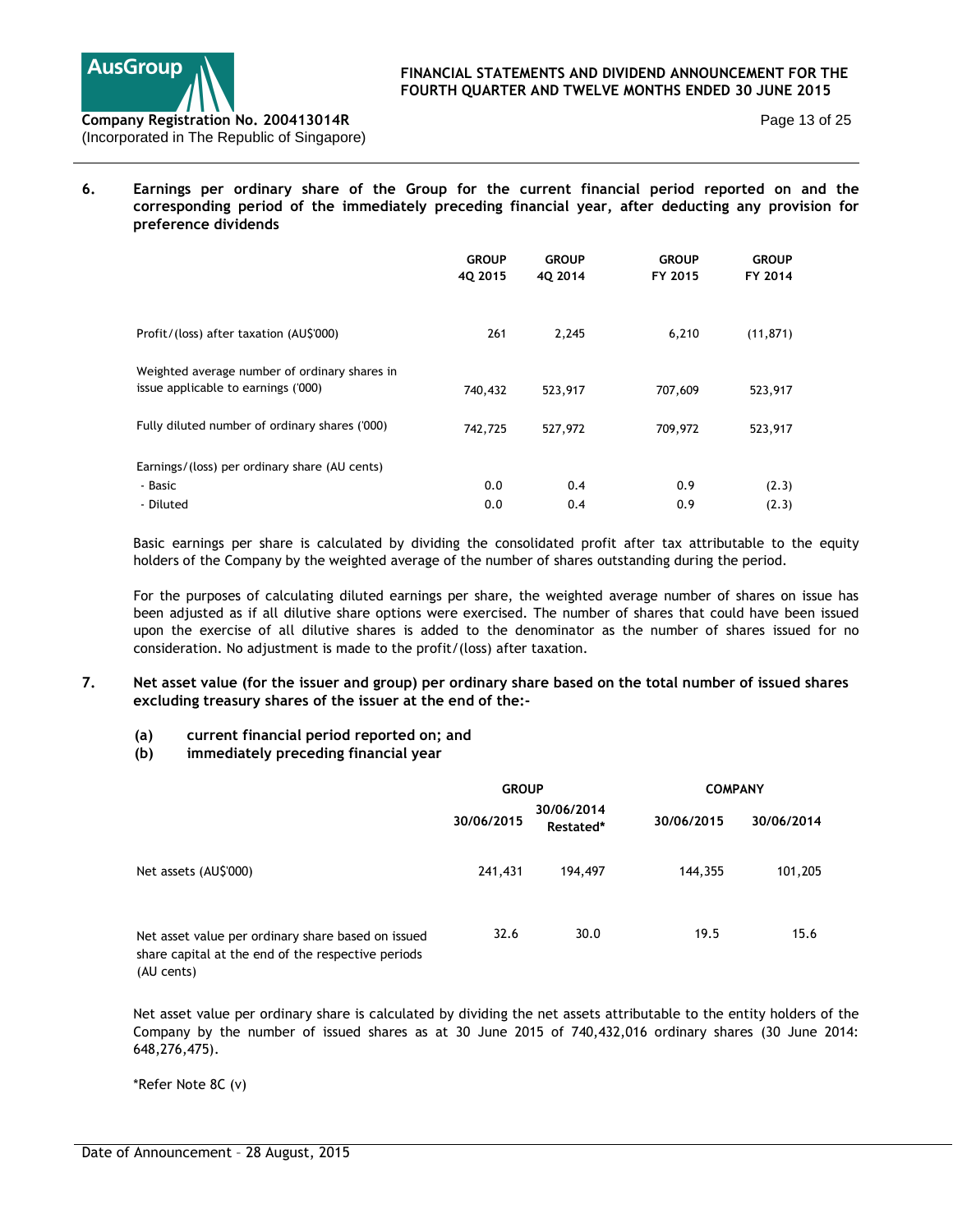

- **8. A review of the performance of the Group, to the extent necessary for a reasonable understanding of the group's business. It must include a discussion of the following:-** 
	- **(a) any significant factors that affected the turnover, costs, and earnings of the group for the current financial period reported on, including (where applicable) seasonal or cyclical factors; and**
	- **(b) any material factors that affected the cash flow, working capital, assets or liabilities of the group during the current financial period reported on**

## **A Acquisition Completed in November 2014**

On 7 November 2014, the Group acquired 100% of the issued and paid up share capital of Ezion Offshore Logistics Hub Pte Ltd (EOLH) and 90% of the issued and paid up share capital of Teras Australia Pty Ltd (Teras). The principal activity of EOLH and Teras is operating Port Melville marine supply base in Darwin and chartering marine vessels as part of oil and gas supply chain. As a result of the acquisition, the Group has expanded into the business of provision of onshore and off-shore marine services, including but not limited to marine logistics and related support services in Australia. The acquisition consideration was financed by the issuance of approximately 92.2 million ordinary shares in the capital of the Company and a cash consideration of AU\$12.6 million. The Group started consolidating the financial results of EOLH and Teras from 7 November 2014.

### **B Income Statement**

### **(i) Revenue**

Revenue for the fourth quarter of FY2015 increased by 7.7% to AU\$90.6 million (4Q FY2014: AU\$84.1 million). Similarly, revenue for FY2015 has increased by 41.3% to AU\$427.4 million (FY 2014: AU\$302.4 million).

This higher underlying activity was the result of increased activity in maintenance (33% of revenue base), scaffolding projects (43% of revenue base) and revenue contributed from newly acquired subsidiaries.

### **(ii) Cost of sales and Gross profit**

### *Cost of sales*

The cost of sales for the fourth quarter decreased by 6.7% to AU\$69.8 million (4Q FY2014: AU\$74.8 million) while the cost of sales for FY2015 increased by 23.7% to AU\$368.0 million (FY2014: AU\$297.5 million). The decrease in Q4 was mainly due to the recognition of research and development tax credits of AU\$22m. Due to the increased certainty surrounding the Group's ability to offset these against future taxable profits. The increase in cost of sales for the full year is in line with increase business activity when compared to FY 2014.

### *Gross profit*

Gross profit margin for fourth quarter of FY2015 increased to 23.0%, compared with 11.1% during the corresponding period in FY2014.

Gross profit margin for the full year FY2015 increased from 1.6% during FY2014 to 13.9% during FY2015. The gross profit margin for the year exceeded the target range of 10-12% due to the recognition of research and development tax credits of AU\$34.0 million during the year, following a tax refund of AU\$11.1 million from the Australian Tax Office and increased certainty surrounding the Group's ability to offset these against future taxable profits as disclosed in cost of sales above.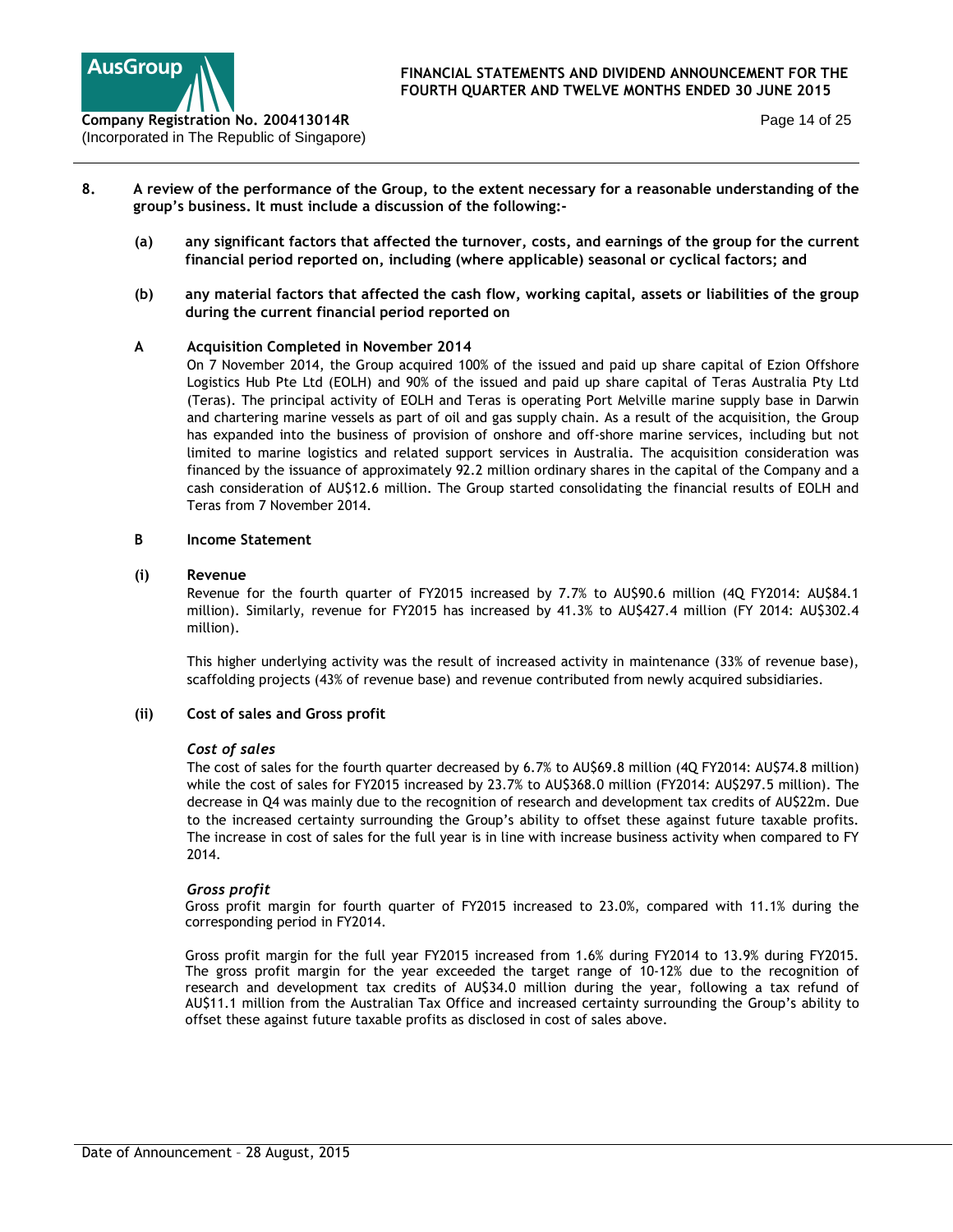

Page 15 of 25

#### **(iii) Other operating income**

Other operating income for the fourth quarter of FY2015 decreased to AU\$1.0m (4Q FY2014: AU\$7.3m).

Other operating income for FY2015 decreased to AU\$3.7m (FY2014: AU\$21.4m). The decrease was primarily due to the one-off profit from the sale of Singapore property of AU\$14.8m realised in FY2014.

#### **(iv) Other operating costs, Administrative expenses and Marketing expenses**

#### *Other operating costs*

Other operating costs for the fourth quarter of FY2015 was AU\$8.3 million (4Q FY2014: AU\$5.0 million).

Other operating costs for FY2015 increased by 25.5% to AU\$22.5 million (FY2014: AU\$18.0 million). The increase was due to share based payments of AU\$2.2 recognised in respect of options issued to directors (refer note 1(d)(ii)) and increased activity levels as a result of acquisition of EOLH and Teras.

#### *Administrative expenses*

Administration expenses for the fourth quarter of FY2015 decreased by 34.5% to AU\$4.6 million (4Q FY2014: AU\$7.0 million).

Administration expenses for FY2015 decreased by 23.6% to AU\$19.9 million (FY2014: AU\$26.0 million). The decrease is due to the saving in depreciation cost of AU\$1.1 million as a result of a change of estimated useful life of other intangible assets and a reversal of over provision for staff related entitlements and worker's compensation insurance of AU\$1 million.

#### *Marketing and distribution expenses*

Marketing and distribution expenses for the fourth quarter of FY2015 was AU\$0.5 million (4Q FY2014: AU\$0.2 million).

Marketing and distribution expenses for FY2015 decreased by 11.4% to AU\$1.9 million (FY2014: AU\$2.2 million).

These are in line with business activity.

#### *Impairment of goodwill*

The results were negatively impacted during the last quarter by a one-off non-cash goodwill impairment of AU\$3.5m as a result of decrease certainty in capital expenditure spend across the energy sector. The impairment related to AusGroup's fabrication facilities in Singapore (AU\$2.9m) and Kwinana (AU\$0.6m).

#### **(v) Finance costs**

Finance costs for the fourth quarter of FY2015 was AU\$3.5 million (4Q FY2014: AU\$0.6 million), while finance costs for FY2015 increased to AU\$7.5 million (FY2014: AU\$3.4 million).

The borrowing cost is higher due to the new MTN program for the development of Port Melville Project and the costs associated with the refinancing of the Wingate facility.

#### **Income tax expense**

Please refer to Section 1(a)(ii)C.

### **(vi) Profit after tax**

The profit after tax for the fourth quarter of FY2015 was AU\$0.3 million (4Q FY2014: AU\$2.2 million).

For FY2015, the profit after tax was AU\$6.2 million (FY2014: loss of AU\$11.9 million). This should be read in conjunction with notes 8 B (i) to (vi) above.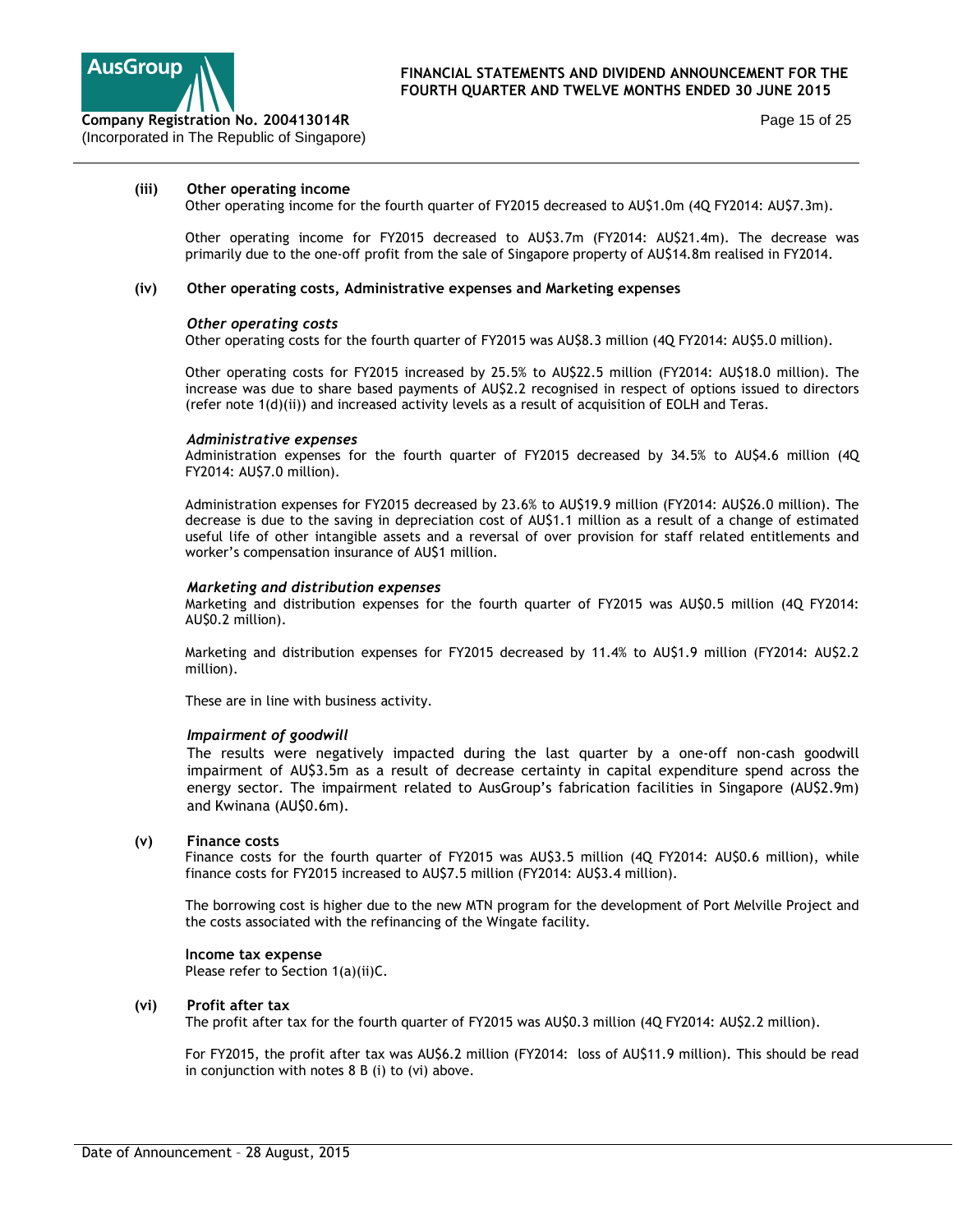

Page 16 of 25

## **C Balance Sheet**

#### **(i) Shareholders' equity**

Total shareholders' equity at 30 June 2015 amounted to AU\$241.4 million, an increase of 24.1% over the previous year (FY2014 (restated)\*: AU\$194.5 million). This was primarily due to the profit for the period of AU\$8.5m and increase in share capital due to the acquisition.

#### **(ii) Non-current assets**

Total non-current assets amounted to AU\$307.0 million at 30 June 2015, representing a 197.8% increase from the previous year (FY2014: AU\$103.1 million). The increase was mainly due to consolidating the assets associated with the acquisition of Ezion Offshore Logistics Hub Pte Ltd and Teras Australia Pty Ltd and capitalization of construction activities for fuel tanks.

#### **(iii) Current assets**

Total current assets amounted to AU\$236.0 million at 30 June 2015, representing a 20.0 % increase compared with the previous year (FY2014 (restated)\*: AU\$196.6 million). This is in line with increased underlying activity.

Trade receivables are split as follows:

|                               | 30/06/2015 | 30/06/2014 |
|-------------------------------|------------|------------|
|                               |            | Restated*  |
|                               | AU\$'000   | AU\$'000   |
| <b>Trade receivables</b>      |            |            |
| - Trade receivables           | 74,546     | 65,454     |
| <b>Construction contracts</b> |            |            |
| - Due from customers*         | 91,923     | 69,985     |
| - Retentions                  | 11,140     |            |
|                               | 103,063    | 69,985     |
|                               | 177,609    | 135,439    |

### **Current liabilities**

Total current liabilities amounted to AU\$140.7 million, representing a 65.1 % increase over the previous year (FY2014: AU\$84.4 million). The increase was mainly due to the higher borrowings, provisions and trade payables.

Trade payables are split as follows:

|                               | 30/06/2015 | 30/06/2014 |
|-------------------------------|------------|------------|
|                               | AU\$'000   | AU\$'000   |
| Trade payables                |            |            |
| - Trade payables              | 58,115     | 28,561     |
| <b>Construction contracts</b> |            |            |
| - Due to customers            | 19,621     | 637        |
|                               | 77,736     | 29,198     |

\*Refer Note 8C (v)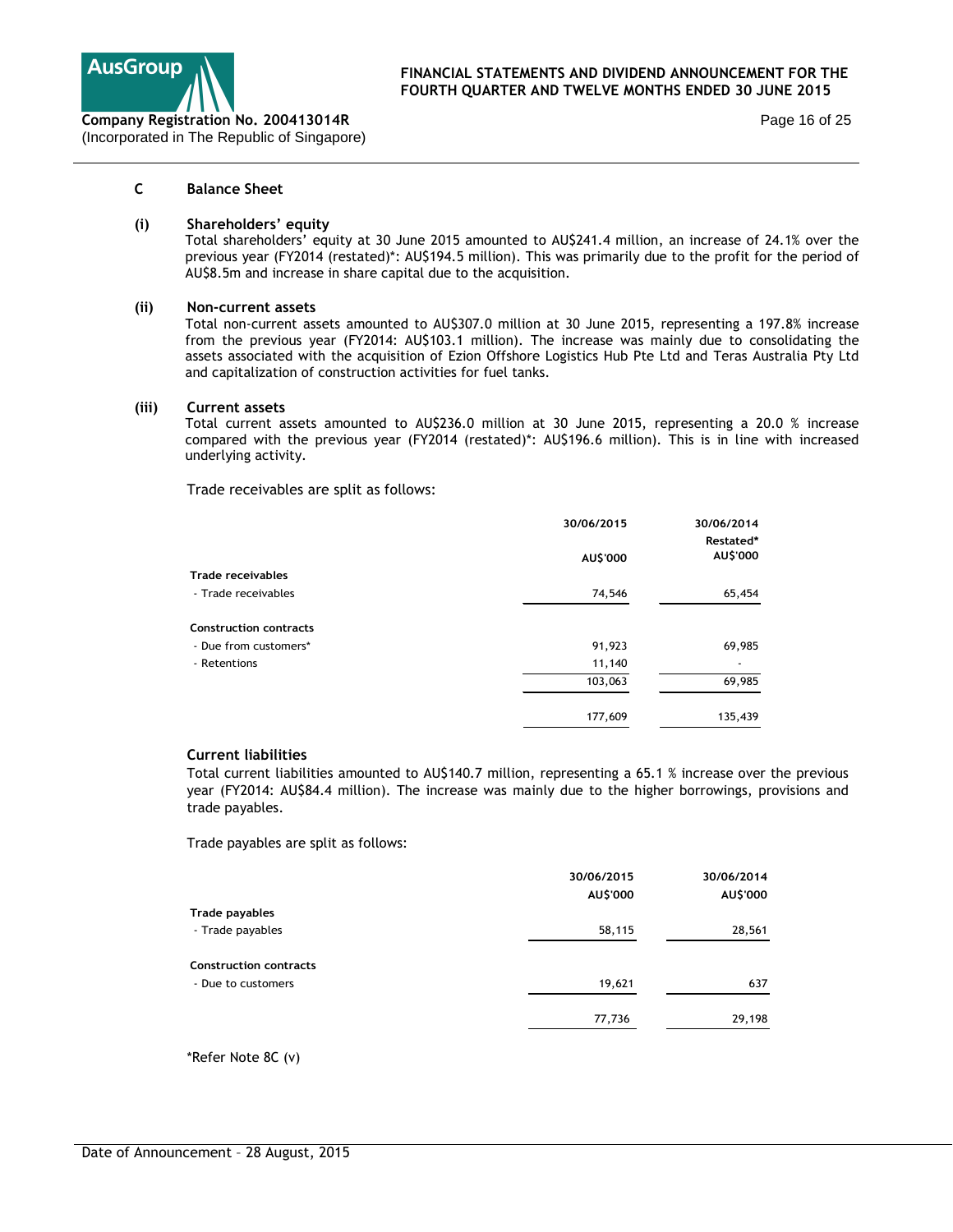

### **(iv) Non-current liabilities**

Total non-current liabilities has increased to AU\$160.9 million (FY2014: AU\$20.8 million). The increase is due to higher borrowings to fund construction of Port Melville.

## **(v) Prior year adjustment**

A prior period error was noted during the year in relation to a AU\$1.6m WIP balance recorded in duplicate on a completed fabrication project dating back to 2013.

|                           | As previously<br>reported | Adjustment      | As restated     |
|---------------------------|---------------------------|-----------------|-----------------|
| FY2014                    | AU\$'000                  | <b>AU\$'000</b> | <b>AU\$'000</b> |
| Trade receivable          | 137.071                   | 1,632           | 135,439         |
| Retained earning          | 92,279                    | 1,632           | 90,647          |
| Balance as at 1 July 2013 |                           |                 |                 |
| Trade receivable          | 160,566                   | 1,632           | 158,934         |
| Retained earning          | 104,150                   | 1,632           | 102,518         |

There was no impact to the consolidated statement of comprehensive income in the financial years ended 30 June 2015 and 30 June 2014.

#### **D Cash Flows**

### **(i) Operating activities**

Net cash generated from/(used in) operating activities was AU\$3.8m and (AU\$12.5m) in 4Q 2015 and FY 2015 respectively. The negative operating cash flows were mainly due to timing difference of the receipts from customers and payment to suppliers.

### **(ii) Investing activities**

Net cash used in investing activities was AU\$41.6m and AU\$89.9m in 4Q15 and FY 2015 respectively, spent mainly to acquire Ezion Offshore Logistic Hub Pte Ltd and Teras Australia Pty Ltd, purchase of operating equipment and construction activities related to the development of the Port Melville port.

### **(iii) Financing activities**

Net cash generated from/(used in) financing activities was (AU\$2.2m) and AU\$67.2m in 4Q 2015 and FY 2015 respectively. The increase for the full year was mainly due to the issue of S\$110m Multicurrency Debt Note to be used for general corporate purposes, including refinancing of borrowings (from Wingate to DBS), and financing investments and general working capital of the Issuer and its subsidiaries, offset by repayment of AU\$33m Australia and New Zealand Banking Group Limited's loan, previously provided to acquired entities.

### **9. Where a forecast, or a prospect statement, has been previously disclosed to shareholders, any variance between it and the actual results**

Not applicable.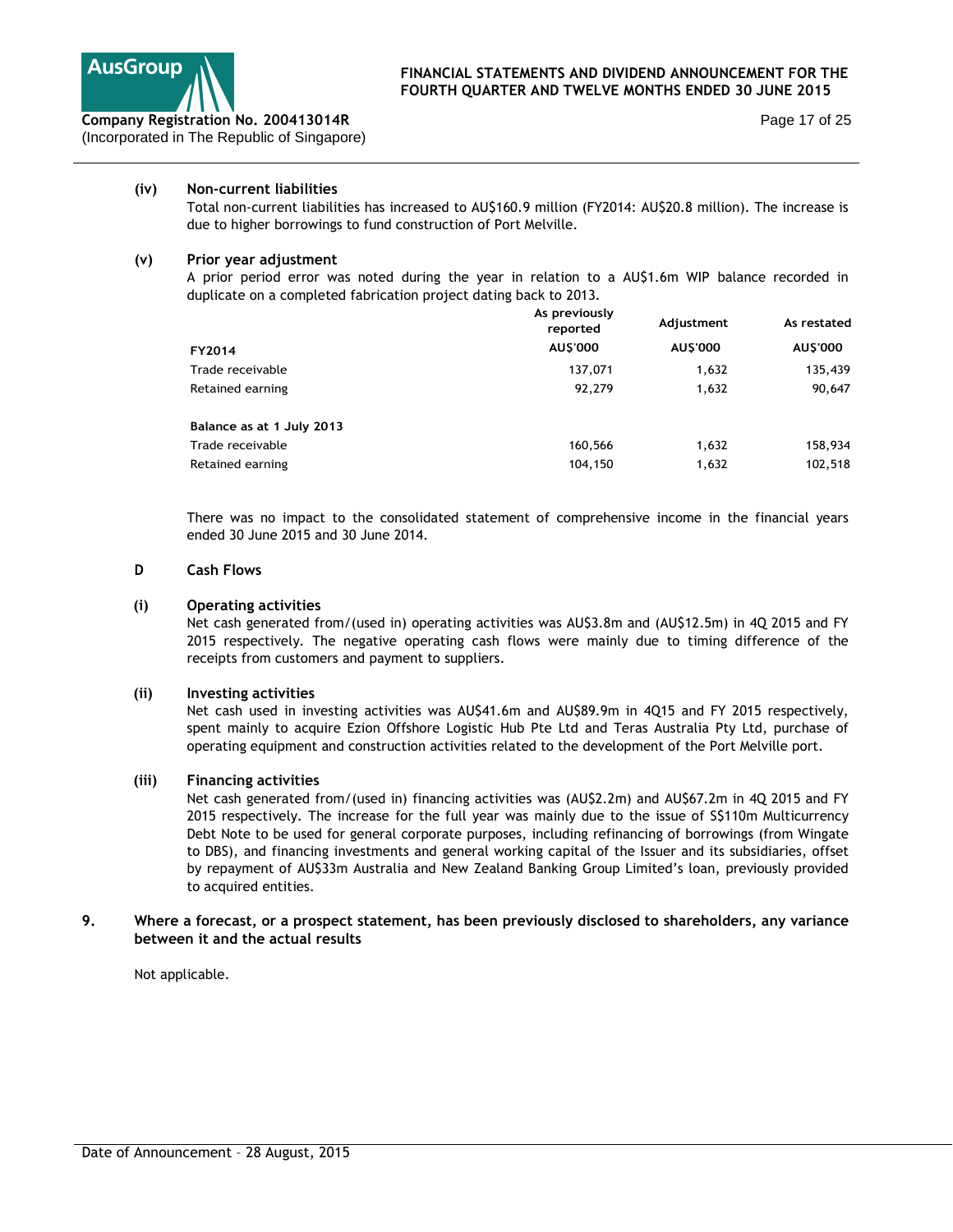

Page 18 of 25

### **10. A commentary at the date of the announcement of the significant trends and competitive conditions of the industry in which the group operates and any known factors or events that may affect the group in the next reporting period and the next 12 months**

#### **Background Information**

AusGroup offers a range of integrated service solutions to the energy, industrial and mining sectors across Australia and South East Asia. Our diversified service offering supports clients at all stages of their asset development and operational schedule.

Through subsidiaries AGC, AusGroup Singapore, MAS and Teras Australia, we provide maintenance, construction, access services, fabrication and port & marine services. With over 27 years of experience, we are committed to helping our clients build, maintain and upgrade some of the region's most challenging projects.

#### **Our Capabilities**

#### Maintenance Services

Our maintenance services include long-term specialist support, campaign shutdowns / turnarounds, refractory and the management of all maintenance services.

#### Construction

Our construction services include design, structural, mechanical, piping (SMP), painting, insulation and fireproofing (PIF) and engineering procurement and construction (EPC).

#### Access Services

Our access services include scaffolding, engineering and design, labour supply and stock control, logistics, transportation and rope access.

#### Fabrication

Our fabrication services include manufacturing, fabrication, testing and precision machining.

#### Port and Marine Services

Our port and marine services include ocean towage, geared break-bulk carriers, module transport ballasting, marine supply bases, port operations, design and construct special purpose vessels and project management.

### **Significant Trends & Competitive Conditions**

Despite continued decline in capital projects across the oil & gas and resources sector, AusGroup's order book at 30 June 2015 remained strong at AU\$466.6 million.

This strong order book in an uncertain market for our Engineering Services business reflects the key strategic decisions of focusing on long-term recurring revenue contracts through providing maintenance services to capital projects committed to and completed and to focus upon our core strengths of providing multi-disciplinary services of scaffolding, insulation, refractory and fabrication services.

The diversification into Port & Marine Services has progressed with the completion and commissioning of the Port Melville fuel facility in July 2015. We are currently working with the relevant Government authorities to get final approval for the commencement of full port operations. The operations in relation to the indigenous woodchip and marine charter business have commenced and are developing in line with plans.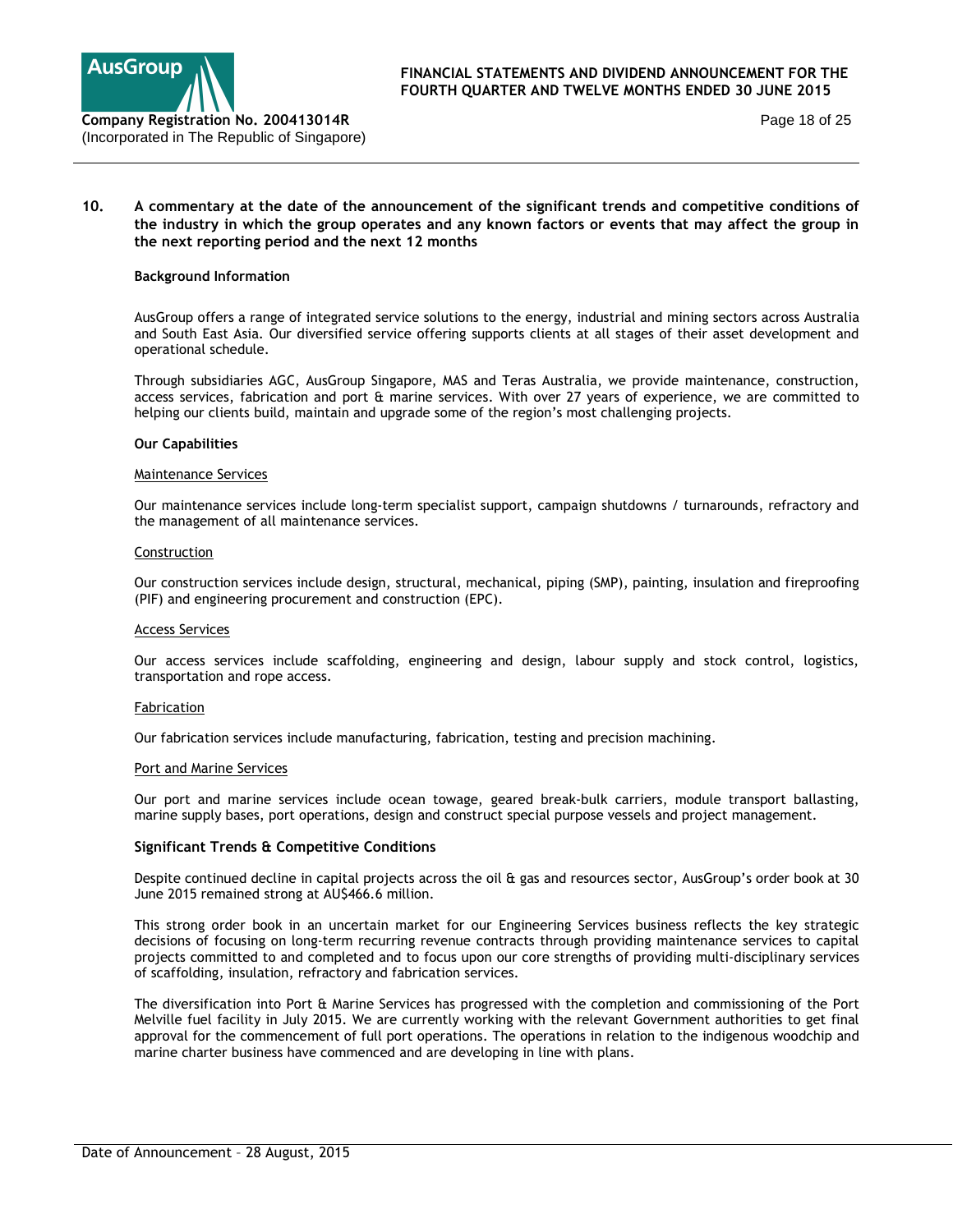

Page 19 of 25

The forward pipeline remains solid, but is subject to potential deferrals of capital expenditure in the current climate for some of our focus markets, particularly fabrication and manufacturing in Australia and Singapore. Our diversified strategic model across construction, maintenance and port & marine services segments provides opportunities to utilise our multi-disciplinary services.

Lastly, AusGroup has implemented a Transformation Program which is designed to improve our efficiency and effectiveness and aims to deliver significant cost savings in FY16 and provide improved margins going forward.

### **Karara Mining Limited ("KML") update**

The action in the Supreme Court of Western Australia by the Company's wholly-owned subsidiary, AGC Industries Pty Ltd ("AGC") and KML remains ongoing.

**This release contains certain statements that are not statements of historical fact, i.e. forward looking statements. Readers can identify some of these statements by forward looking terms such as "expect", 'believe', 'plan', 'intend', 'estimate', 'anticipate', 'may', 'will', 'would', 'could', or similar words. However, you should note that these words are not the exclusive means of identifying forward looking statements. Forward looking statements are made based on current expectations, projections and assumptions about future events. Although AusGroup believes these expectations, projections and assumptions are reasonable at the time of making them, these forward looking statements are subject to risks (known and unknown), uncertainties and certain assumptions about AusGroup, its business operations, and the environment it operates in. Actual future performance, outcomes and results may therefore differ materially from those expressed in the forward looking statements. Representative examples of these risk factors include (without limitation) general industry and economic conditions, availability of suitably skilled workers, interest rate movements, cost of capital and capital availability, competition from other companies, shifts in customer demands, changes in operating expenses , including employee wages, benefits and training and government and public policy changes. Readers are cautioned not to place undue reliance on these forward looking statements, which are based on current view of management on future events.** 

## **11. Dividend**

*(a) Current Financial Period Reported On*  Any dividend declared for the current financial period reported on?

None

*(b) Corresponding Period of the Immediately Preceding Financial Year*  Any dividend declared for the corresponding period of the immediately preceding financial year?

None

**(c) Date payable** 

Not applicable.

### **(d) Books closure date**

Not applicable.

### **12. If no dividend has been declared/recommended, a statement to that effect**

No dividend has been declared or recommended.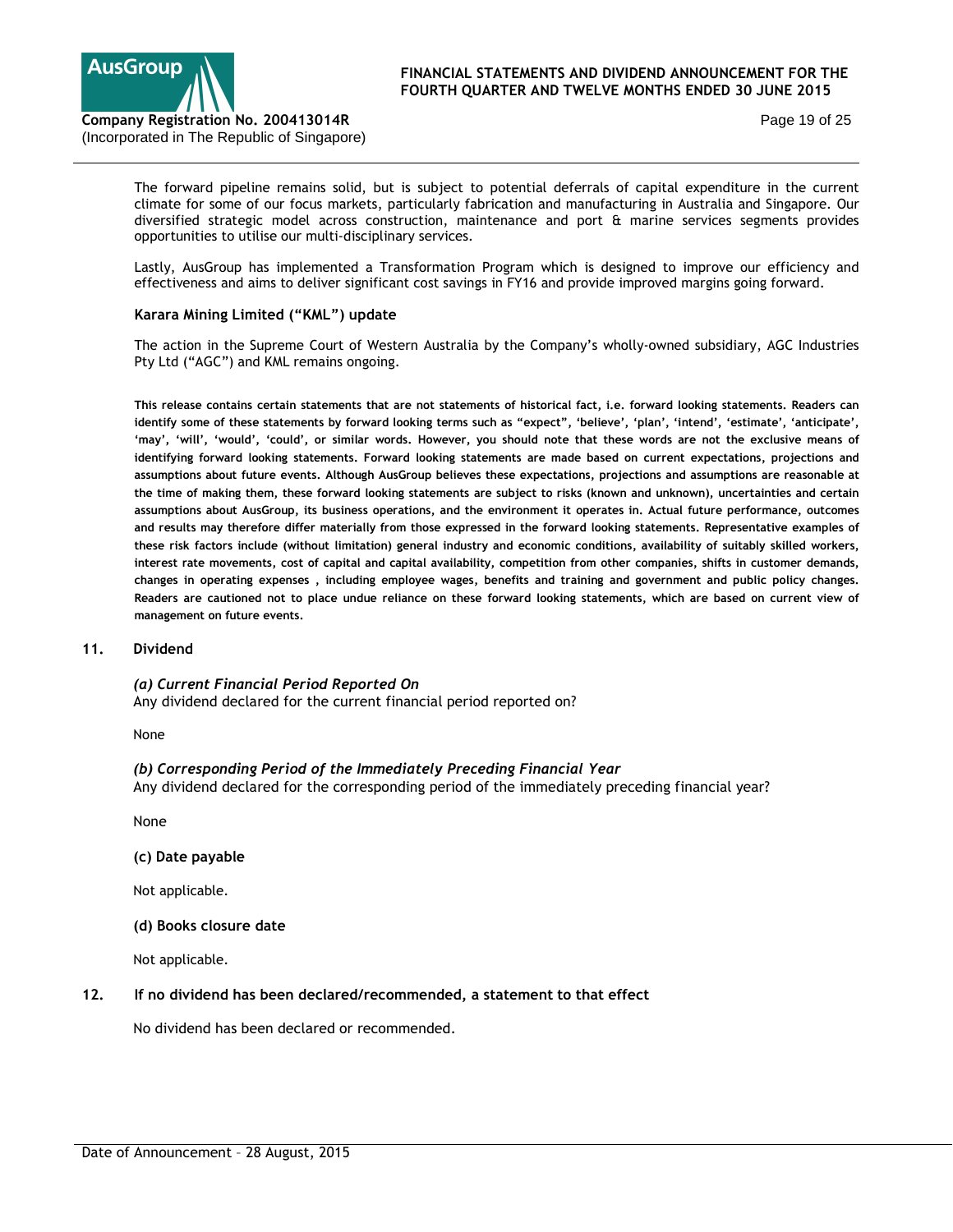

Page 20 of 25

# **13. IPT Mandate**

| Name of         | Aggregate value of all interested person       | Aggregate value of all<br>interested<br>person    |
|-----------------|------------------------------------------------|---------------------------------------------------|
| interested      | transactions during fourth quarter of          | transactions conducted under shareholders'        |
| person          | <i>(excluding</i><br>FY2015<br>review<br>under | mandate pursuant to Rule 920 of SGX-ST Listing    |
|                 | transactions less than \$100,000 and           | Manual during fourth quarter of FY2015 (excluding |
|                 | transactions conducted under shareholders'     | transactions less than \$100,000)                 |
|                 | mandate pursuant to Rule 920 of SGX-ST         |                                                   |
|                 | Listing Manual)                                |                                                   |
| Ezion           |                                                |                                                   |
| <b>Holdings</b> | N/A                                            | AUD\$435,435*                                     |
| Limited         |                                                | USD\$8,689*                                       |
|                 |                                                | USD\$7,807,872**                                  |
|                 |                                                | AUD\$116,876**                                    |
|                 |                                                |                                                   |

\* Charter of Vessel, management fee and reimbursement of expenses paid on behalf by Ezion Holdings Limited

\*\* Charter of barges from Teras Offshore Pte Ltd (subsidiary of Ezion Holdings Limited)

# **PART II - ADDITIONAL INFORMATION REQUIRED FOR FULL YEAR ANNOUNCEMENT**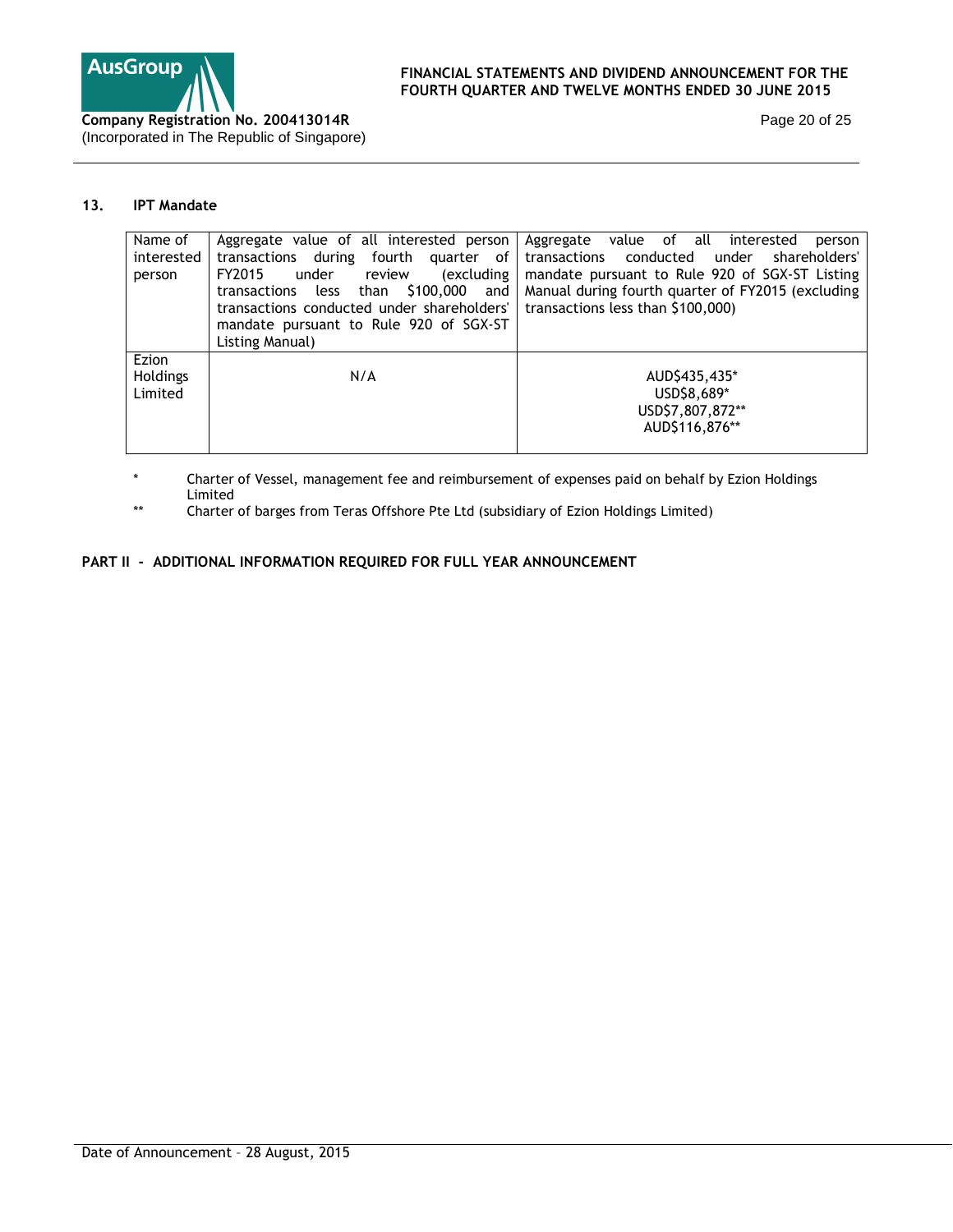

Page 21 of 25

**14. Segmented revenue and results for business or geographical segments (of the group) in the form presented in the issuer's most recently audited annual financial statements, with comparative information for the immediately preceding year** 

| 2015                                                                              | **Projects | **Fabrication &<br>Manufacturing | **Maintenance<br><b>Services</b> | Port & Marine<br>Services | Corporate /<br>Unallocated | <b>Elimination</b> | <b>Total</b>    |
|-----------------------------------------------------------------------------------|------------|----------------------------------|----------------------------------|---------------------------|----------------------------|--------------------|-----------------|
|                                                                                   | AU\$'000   | AU\$'000                         | AU\$'000                         | AU\$'000                  | AU\$'000                   | AU\$'000           | <b>AU\$'000</b> |
| <b>REVENUE</b>                                                                    |            |                                  |                                  |                           |                            |                    |                 |
| Revenue from external customers                                                   | 182,033    | 86,642                           | 143,333                          | 15,404                    |                            |                    | 427,412         |
| Inter-segment revenues                                                            | 47,140     |                                  | 4,425                            |                           |                            | (51, 565)          |                 |
| Total                                                                             | 229,173    | 86,642                           | 147,758                          | 15,404                    |                            | (51, 565)          | 427,412         |
| <b>RESULTS</b>                                                                    |            |                                  |                                  |                           |                            |                    |                 |
| Adjusted EBITDA and impairment                                                    | 27,567     | (10, 722)                        | 2,501                            | (2, 436)                  | 13,472                     | ٠                  | 30,382          |
| Depreciation and amortisation                                                     | (5,831)    | (3,058)                          | (110)                            | (354)                     | (2,678)                    |                    | (12, 031)       |
| Interest income                                                                   | 963        | 329                              |                                  | 3,665                     | 16,960                     | (21,040)           | 877             |
| Finance cost                                                                      | (504)      | (5,705)                          | (1, 204)                         | (4, 204)                  | (16, 899)                  | 21,040             | (7, 476)        |
| Impairment losses                                                                 | (832)      | (3, 165)                         |                                  |                           |                            |                    | (3,997)         |
| (Loss)/profit before tax                                                          | 21,363     | (22, 321)                        | 1,187                            | (3, 329)                  | 10,855                     |                    | 7,755           |
| <b>ASSETS</b>                                                                     |            |                                  |                                  |                           |                            |                    |                 |
| Reportable segment assets                                                         | 128,917    | 81,874                           | 43,876                           | 225,221                   | 63,148                     |                    | 543,036         |
| Additions to non-current assets (other than financial<br>assets and deferred tax) | 9,343      | 3,248                            | 85                               | 188,537                   | 3,836                      |                    | 205,049         |
| <b>LIABILITIES</b>                                                                |            |                                  |                                  |                           |                            |                    |                 |
| Reportable segment liabilities                                                    | 62,031     | 12,808                           | 14,616                           | 56,139                    | 156,011                    |                    | 301,605         |

#### **Geographical segments**

| -<br>-<br>2015 | Revenue |     | <b>Segment Assets</b> |     |                | <b>Non-current Assets</b><br>(Exclude deferred tax assets) |  |  |
|----------------|---------|-----|-----------------------|-----|----------------|------------------------------------------------------------|--|--|
|                | AUS'OOO | %   | AUS'OOO               | %   | <b>AUS'OOO</b> | %                                                          |  |  |
| Australia      | 354,518 | 83% | 476,130               | 88% | 263,954        | 91%                                                        |  |  |
| Singapore      | 44.875  | 10% | 56.179                | 10% | 25,633         | 9%                                                         |  |  |
| Thailand       | 28,019  | 7%  | 10.727                | 2%  | 87             | <b>O%</b>                                                  |  |  |
|                | 427,412 |     | 543,036               |     | 289,674        |                                                            |  |  |

The Group's wholly-owned Australian entities have implemented the tax consolidation legislation. As a consequence, the entities are taxed as a single entity and deferred tax assets and liabilities of these entities are set off in the consolidated financial statements. The deferred tax assets and liabilities relate to the tax consolidated group as a whole and are not treated as assets and liabilities belonging to the individual segments but as unallocated assets and liabilities.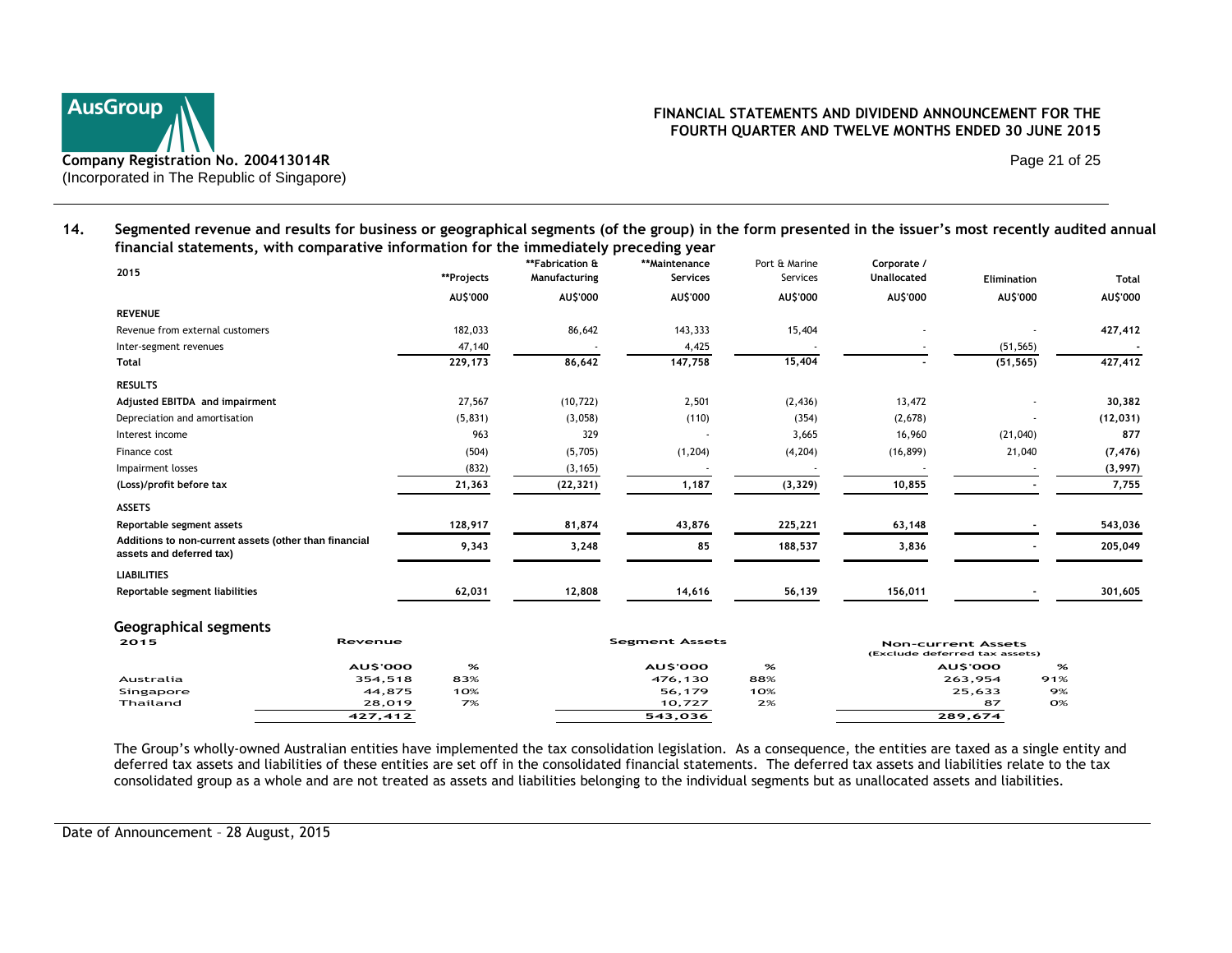

Page 22 of 25

| 2014                            |                                                       | Projects**<br>$(Restated)^1$ | <b>Fabrication &amp;</b><br>Manufacturing** | Maintenance<br>Services**<br>$(Restated)^1$ | Corporate /<br><b>Unallocated</b>                          | Elimination | <b>Total</b> |
|---------------------------------|-------------------------------------------------------|------------------------------|---------------------------------------------|---------------------------------------------|------------------------------------------------------------|-------------|--------------|
|                                 |                                                       | AU\$'000                     | AU\$'000                                    | AU\$'000                                    | AU\$'000                                                   | AU\$'000    | AU\$'000     |
| <b>REVENUE</b>                  |                                                       |                              |                                             |                                             |                                                            |             |              |
| Revenue from external customers |                                                       | 115,621                      | 129,578                                     | 57,248                                      |                                                            |             | 302,447      |
| Inter-segment revenues          |                                                       | 6,296                        |                                             | 4,434                                       |                                                            | (10, 730)   |              |
| <b>Total</b>                    |                                                       | 121,917                      | 129,578                                     | 61,682                                      |                                                            | (10, 730)   | 302,447      |
| <b>RESULTS</b>                  |                                                       |                              |                                             |                                             |                                                            |             |              |
| Adjusted EBITDA and impairment  |                                                       | (8, 742)                     | (6,616)                                     | (1, 148)                                    | 10,235                                                     |             | (6, 271)     |
| Depreciation and amortisation   |                                                       | (6, 465)                     | (2,870)                                     | (99)                                        | (4, 847)                                                   |             | (14, 281)    |
| Interest income                 |                                                       | 884                          | 94                                          |                                             | 11,909                                                     | (12, 145)   | 742          |
| Finance cost                    |                                                       | (1, 227)                     | (3, 344)                                    | (34)                                        | (10, 982)                                                  | 12,145      | (3, 442)     |
| Profit / (Loss) before tax      |                                                       | (15, 550)                    | (12, 736)                                   | (1, 281)                                    | 6,315                                                      |             | (23, 252)    |
| <b>ASSETS</b>                   |                                                       |                              |                                             |                                             |                                                            |             |              |
| Reportable segment assets*      |                                                       | 111,941                      | 94,786                                      | 26,276                                      | 66,668                                                     |             | 299,671      |
| assets and deferred tax)        | Additions to non-current assets (other than financial | 1,434                        | 2,318                                       | 39                                          | 1,627                                                      |             | 5,418        |
| investment in joint venture     |                                                       | 117                          |                                             |                                             |                                                            |             | 117          |
| <b>LIABILITIES</b>              |                                                       |                              |                                             |                                             |                                                            |             |              |
| Reportable segment liabilities  |                                                       | 23,795                       | 18,530                                      | 7,687                                       | 55,162                                                     |             | 105,174      |
| <b>Geographical Segments</b>    |                                                       |                              |                                             |                                             |                                                            |             |              |
| 2014                            | Revenue                                               |                              | Segment Assets*                             |                                             | <b>Non-current Assets</b><br>(Exclude deferred tax assets) |             |              |
|                                 | <b>AU\$'000</b>                                       | %                            | <b>AU\$'000</b>                             | %                                           | <b>AU\$'000</b>                                            | $\%$        |              |
| Australia                       | 248,120                                               | 82%                          | 230,475                                     | 77%                                         | 62,463                                                     | 72%         |              |
| Singapore                       | 40,703                                                | 13%                          | 63,649                                      | 21%                                         | 24,169                                                     | 28%         |              |
| Thailand                        | 13,624<br>302,447                                     | 5%                           | 5,547<br>299,671                            | 2%                                          | 71<br>86,703                                               | <b>O%</b>   |              |
|                                 |                                                       |                              |                                             |                                             |                                                            |             |              |

<sup>1</sup>As a result of Group's re-structure, the Group has changed the composition of its reportable segments. Accordingly, the Group has restated the operating segment information for year ended

30 June 2014

\*Refer Note 8C (v)

\*\*combined as engineering services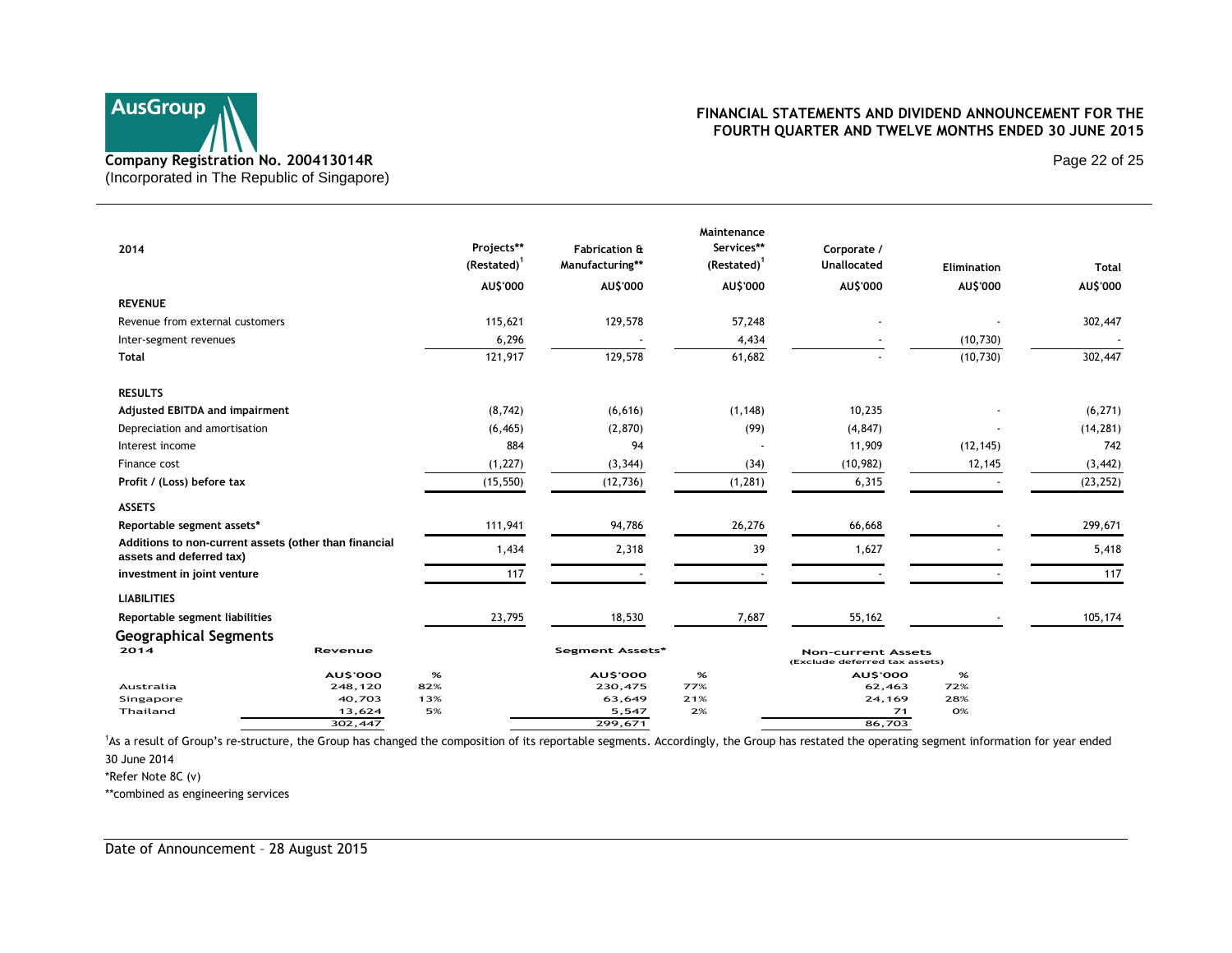

Page 23 of 25

#### **Basis for segments**

Management has determined the operating segments based on the reports reviewed by the Executive Committee that are used to make strategic decisions. The Executive Committee comprises the Chief Executive Officer, the Chief Financial Officer, Executive General Managers (Projects and Maintenance) and Group Managers (People Capital, Health, Safety, Sustainability and Quality (HSSQ), Strategy and Development).

The Executive Committee considers the business from both a business segment and geographic perspective. Geographically, management manages and monitors the business in the three primary geographic areas: Australia, Singapore and Thailand. Geographic locations provide a range of products and services through fabrication, construction, maintenance and port & marine services. Inter-segment revenue transactions are performed on an arms-length basis and eliminated on consolidation. Other services included within the Group are investment holding and the provision of support services. The results of these operations are included in the "others / corporate" column. The Executive Committee assesses the performance of the operating segment based on a measure of earnings before interest, tax, depreciation, amortisation and impairment ("adjusted EBITDA and impairment").

#### **Segment assets reconciliation**

Reportable segments' assets are reconciled to total assets as follows:

|                                                                                                                       | 2015     | 2014                  |
|-----------------------------------------------------------------------------------------------------------------------|----------|-----------------------|
|                                                                                                                       | AU\$'000 | Restated*<br>AU\$'000 |
| Segment assets for reportable segments                                                                                | 479,888  | 233,003               |
| Unallocated:                                                                                                          |          |                       |
| Cash and cash equivalents                                                                                             | 32,836   | 35,901                |
| Other receivables and prepayments                                                                                     | 1,559    | 3,626                 |
| Property, plant and equipment                                                                                         | 3,868    | 1,568                 |
| Intangible asset                                                                                                      | 7,513    | 7,498                 |
| Deferred tax assets and current tax recoverable (including<br>set off of deferred tax pursuant to set-off provisions) | 17,372   | 18,075                |
| <b>Total assets</b>                                                                                                   | 543,036  | 299,671               |

The amounts provided to the Executive Committee with respect to total assets are measured in a manner consistent with that of the financial statements. For the purposes of monitoring segment performance and allocating resources between segments, the Executive Committee monitors the property, plant and equipment, intangible assets, inventories and receivables attributable to each segment.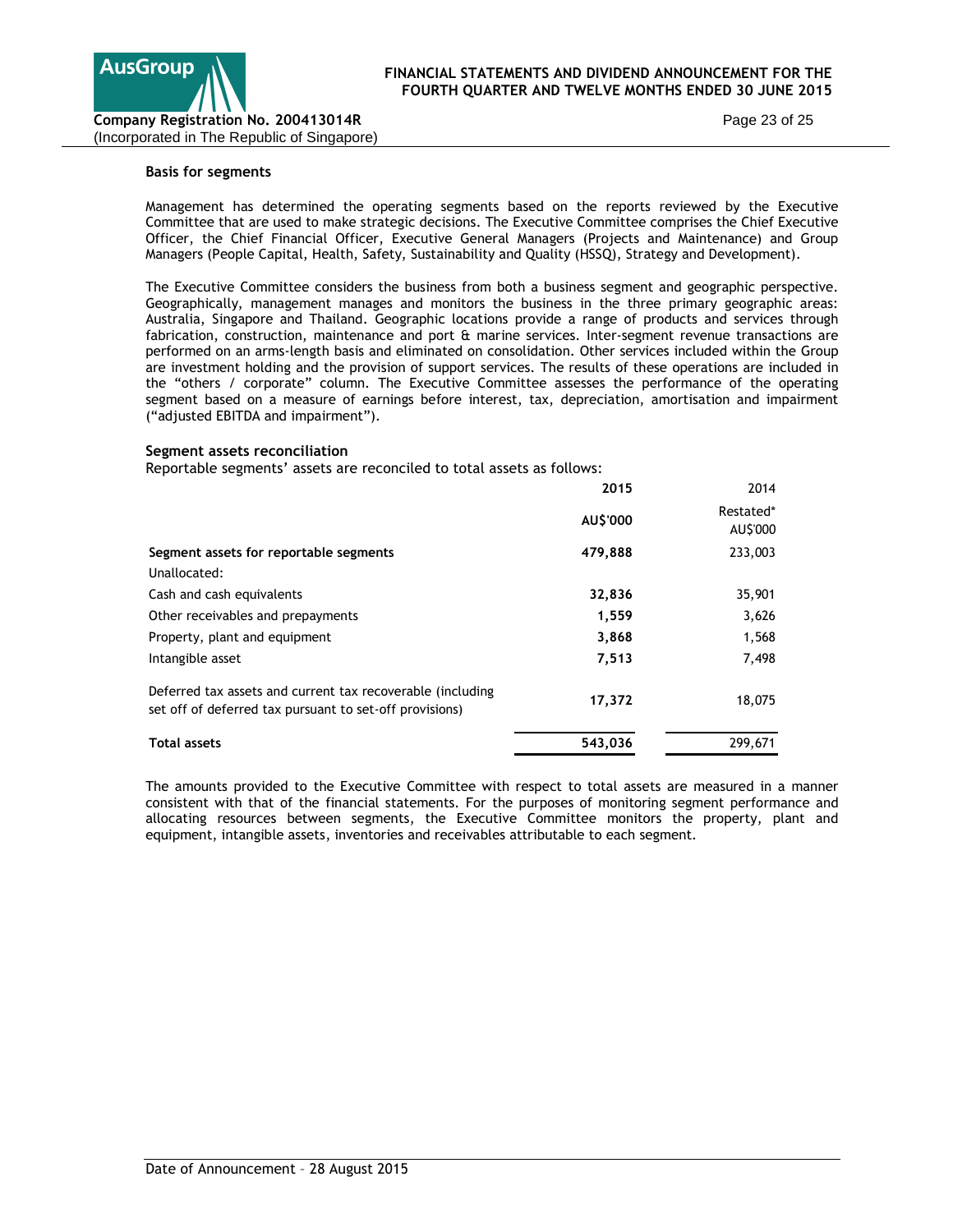

Page 24 of 25

## **Segment liabilities reconciliation**

Reportable segments' liabilities are reconciled to total liabilities as follows:

|                                                                                                                         | 2015     | 2014     |
|-------------------------------------------------------------------------------------------------------------------------|----------|----------|
|                                                                                                                         | AU\$'000 | AU\$'000 |
| Segment liabilities for reportable segments                                                                             | 145,594  | 50,012   |
| Unallocated:                                                                                                            |          |          |
| <b>Bank overdrafts</b>                                                                                                  | 6,156    |          |
| Trade payables                                                                                                          | 4,565    | 5,017    |
| Other payables                                                                                                          | 11,936   | 22,792   |
| <b>Borrowings</b>                                                                                                       | 124,588  | 19,630   |
| Accruals for other liabilities and charges                                                                              | 4,511    | 3,863    |
| Deferred tax liabilities and current tax payable (including set)<br>off of deferred tax pursuant to set-off provisions) | 4,255    | 3,860    |
| <b>Total liabilities</b>                                                                                                | 301,605  | 105,174  |

The amounts provided to the Executive Committee with respect to total liabilities are measured in a manner consistent with that of the financial statements. For the purposes of monitoring segment performance and allocating resources between segments, the Executive Committee monitors the trade payables, other payables, borrowings and accruals attributable to each segment.

## **15. In the review of performance, the factors leading to any material changes in contributions to turnover and earnings by the business or geographical segments**

For the year ended 30 June 2015 the Projects segment contributed 42.6% (FY2014: 38.2%) of the Group's turnover, Fabrication and Manufacturing segment contribution was 20.3% of the Group's revenue (FY2014: 42.8%), Maintenance Services increased its contribution to the Group's revenue to 33.5% (FY2014: 18.9%) and Port & Marine Services contributed 3.6% of the Group's revenue.

Australian revenue accounted for 83% of Group turnover (FY2014: 82%) whilst Singapore and Thailand made up the remaining 17% (FY2014: 18%).

The project segment including scaffolding provided by MAS and Maintenance Services continued with strong contributions to FY2015 revenues for the Engineering Services business unit, being AU\$142.3m and AU\$144.3m respectively. Activities under the Painting, Insulation & Fireproofing (PIF) and Scaffolding packages for Inpex continue to increase following a slow start to the release of work fronts. The Port & Marine Services business unit has provided a solid start to the commercialisation of its activities mainly from marine chartering ahead of the commencement of port services.

The results was negatively impacted during the last quarter by a one-off non-cash goodwill impairment of AU\$3.5m as a result of decrease certainty in capital expenditure spend across the energy sector. The impairment related to AusGroup's fabrication facilities in Singapore (AU\$2.9m) and Kwinana (AU\$0.6m).